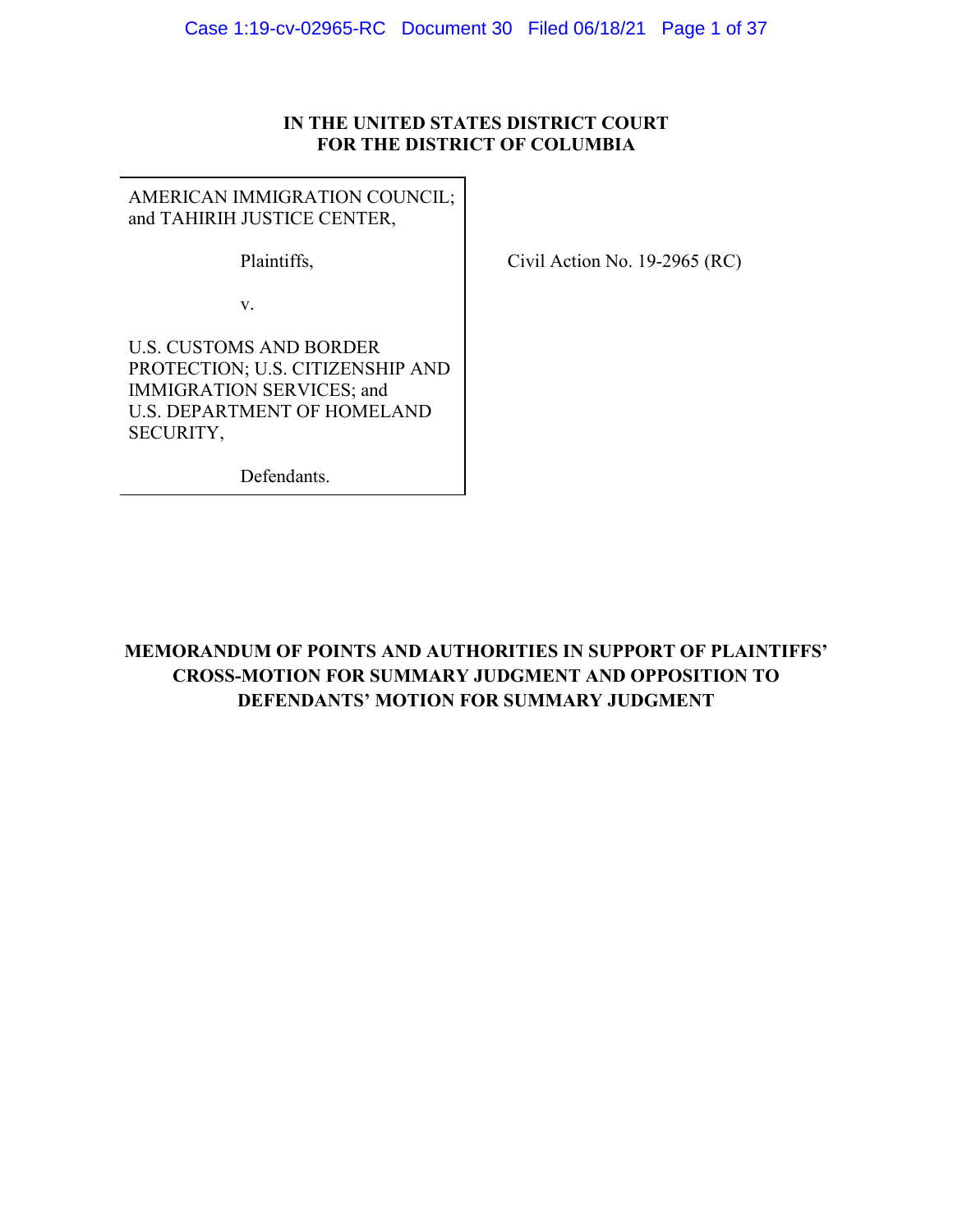# **TABLE OF CONTENTS**

# **Page**

| $\Pi$ . |                                                                                    |  |
|---------|------------------------------------------------------------------------------------|--|
|         |                                                                                    |  |
|         |                                                                                    |  |
| III.    |                                                                                    |  |
|         |                                                                                    |  |
|         | A. Customs and Border Protection Has Failed to Show that It Conducted a Reasonable |  |
|         |                                                                                    |  |
|         |                                                                                    |  |
|         |                                                                                    |  |
|         |                                                                                    |  |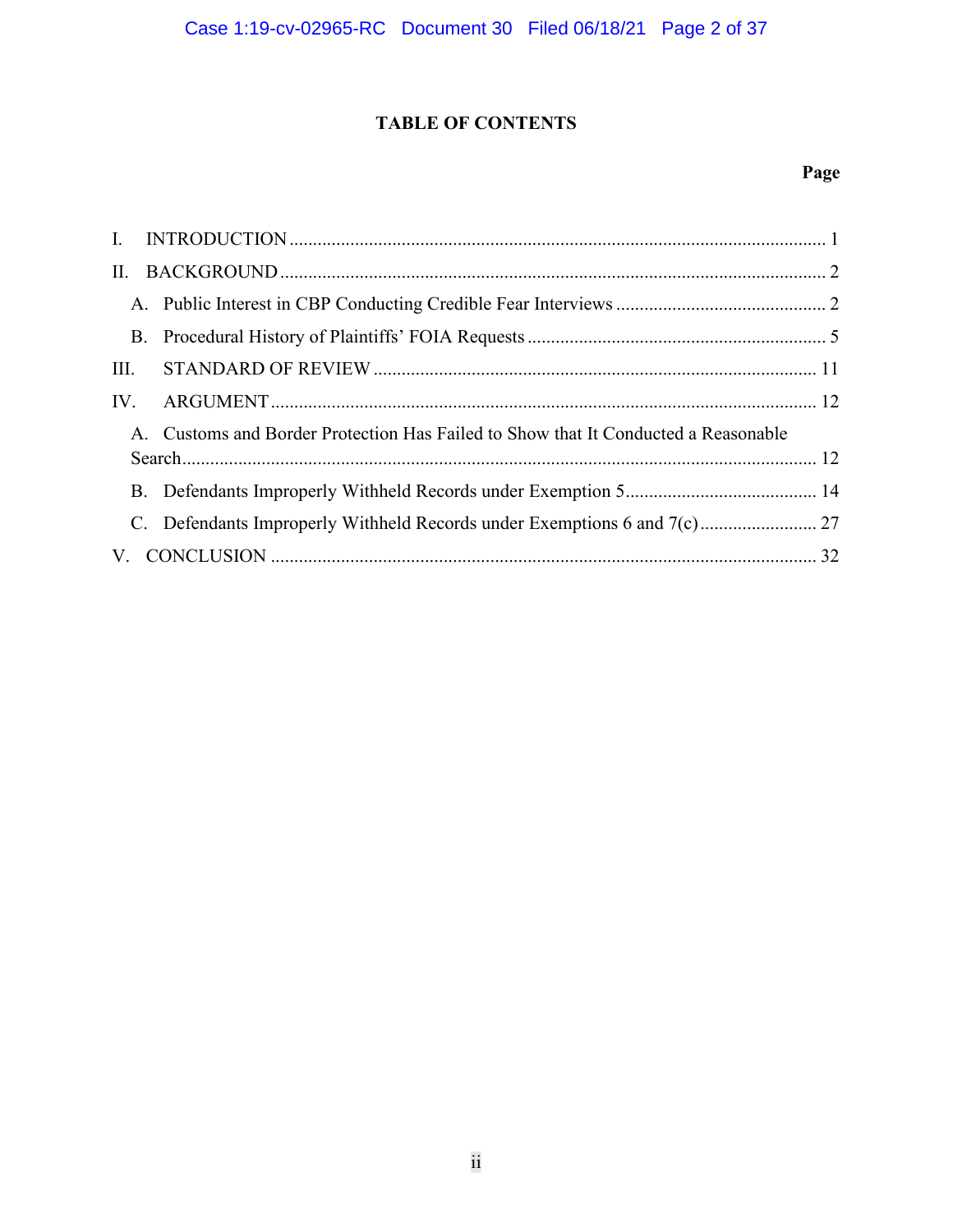# **TABLE OF AUTHORITIES**

## **Cases**

# **Page**

| A.B.-B. v. Morgan, No. 20-CV-846 (RJL), 2020 WL 5107548 (D.D.C. Aug. 31, 2020) 4, 29     |  |
|------------------------------------------------------------------------------------------|--|
|                                                                                          |  |
|                                                                                          |  |
|                                                                                          |  |
| Albaladejo v. Immigr & Customs Enf.,                                                     |  |
|                                                                                          |  |
| Am. Immigr. Laws. Ass'n v. Exec. Off. for Immigr. Rev., 830 F.3d 667 (D.C. Cir. 2016) 31 |  |
| Animal Legal Def. Fund v. Dep't of Air Force, 44 F. Supp. 2d 295 (D.D.C. 1999)  16       |  |
|                                                                                          |  |
|                                                                                          |  |
| Butler v. DOJ, CIV. A. No. 86-2255 HHG, 1994 WL 55621 (D.D.C. Feb. 3, 1994) 32           |  |
|                                                                                          |  |
| Citizens for Resp. & Ethics in Washington v. DOJ,                                        |  |
| No. CV 19-1552 (ABJ), 2021 WL 1749763 (D.D.C. May 3, 2021)  11, 22, 23                   |  |
| Coastal States Gas Corp. v. U.S. Dep't of Energy, 617 F.2d 854 (D.C. Cir. 1980)  15, 19  |  |
| Ctr. for Investigative Reporting v. U.S. Customs & Border Prot.,                         |  |
|                                                                                          |  |
|                                                                                          |  |
| Defenders of Wildlife v. U.S. Border Patrol, 623 F. Supp 2d 83 (D.D.C. 2009) 14          |  |
|                                                                                          |  |
|                                                                                          |  |
|                                                                                          |  |
| DOJ v. Reporters Comm. for Freedom of the Press, 489 U.S. 749 (1989)  11                 |  |
|                                                                                          |  |
|                                                                                          |  |
|                                                                                          |  |
|                                                                                          |  |
|                                                                                          |  |
|                                                                                          |  |
| Hunton & Williams LLP v. EPA, 248 F. Supp. 3d 220 (D.D.C. 2017) 16, 20, 21               |  |
|                                                                                          |  |
|                                                                                          |  |
| Iturralde v. Comptroller of Currency, 315 F.3d 311 (D.C. Cir. 2003) 12, 13               |  |
|                                                                                          |  |
|                                                                                          |  |
| Jud. Watch, Inc. v. U.S. Dep't of Commerce, 375 F. Supp. 3d 93 (D.D.C. 2019) 24, 25      |  |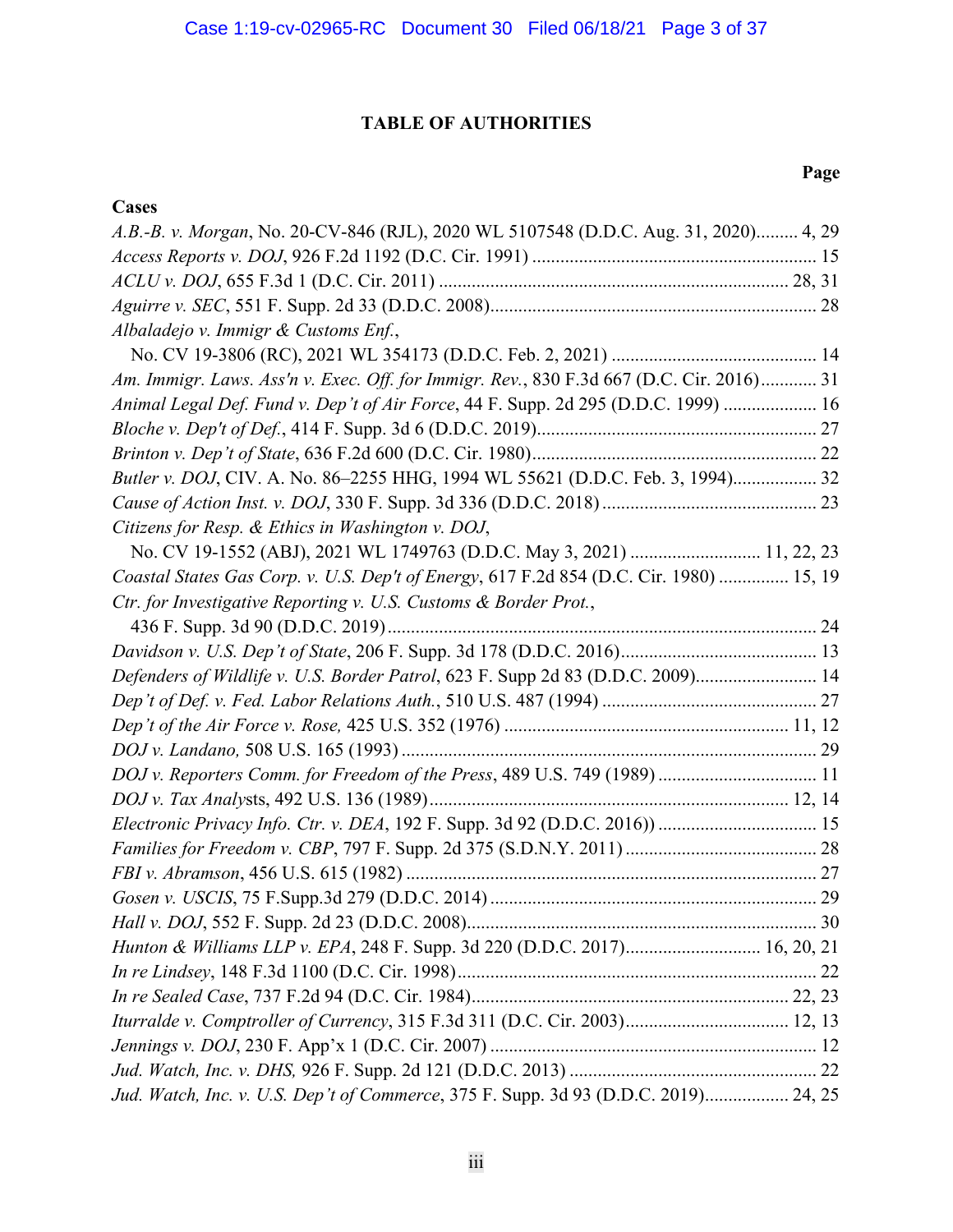| Jud. Watch, Inc. v. U.S. Postal Serv., 297 F. Supp. 2d 252 (D.D.C. 2004) 16, 18, 19     |  |
|-----------------------------------------------------------------------------------------|--|
| Jud. Watch, Inc. v. DOJ,                                                                |  |
|                                                                                         |  |
| Leadership Conf. on Civil Rights v. Gonzales, 404 F. Supp. 2d 246 (D.D.C. 2005) 28      |  |
|                                                                                         |  |
|                                                                                         |  |
| Mead Data Cent., Inc. v. U.S. Dep't of Air Force, 566 F.2d 242 (D.C. Cir. 1977) 22, 25  |  |
|                                                                                         |  |
| Multi AG Media LLC v. U.S. Dep't of Agric., 515 F.3d 1224 (D.C. Cir. 2008) 27, 30       |  |
|                                                                                         |  |
|                                                                                         |  |
|                                                                                         |  |
| Nation Magazine v. U.S. Customs Serv., 71 F.3d 885 (D.C. Cir. 1995) 12, 13              |  |
|                                                                                         |  |
| Painting & Drywall Work Pres. Fund, Inc. v. HUD, 936 F.2d 1300 (D.C. Cir. 1991) 30      |  |
| Petroleum Info. Corp. v. U.S. Dep't of Interior, 976 F.2d 1429 (D.C. Cir. 1992)  15, 18 |  |
|                                                                                         |  |
|                                                                                         |  |
| Rosenberg v. U.S. Dep't of Defense, 342 F. Supp. 3d 62 (D.D.C. 2018) 23, 24             |  |
|                                                                                         |  |
|                                                                                         |  |
|                                                                                         |  |
|                                                                                         |  |
|                                                                                         |  |
|                                                                                         |  |
| Trea Senior Citizens League v. U.S. Dep't of State, 923 F. Supp. 2d 55 (D.D.C. 2013) 16 |  |
|                                                                                         |  |
|                                                                                         |  |
|                                                                                         |  |
|                                                                                         |  |
|                                                                                         |  |
| <b>Statutes</b>                                                                         |  |
|                                                                                         |  |
|                                                                                         |  |
|                                                                                         |  |
|                                                                                         |  |
|                                                                                         |  |
|                                                                                         |  |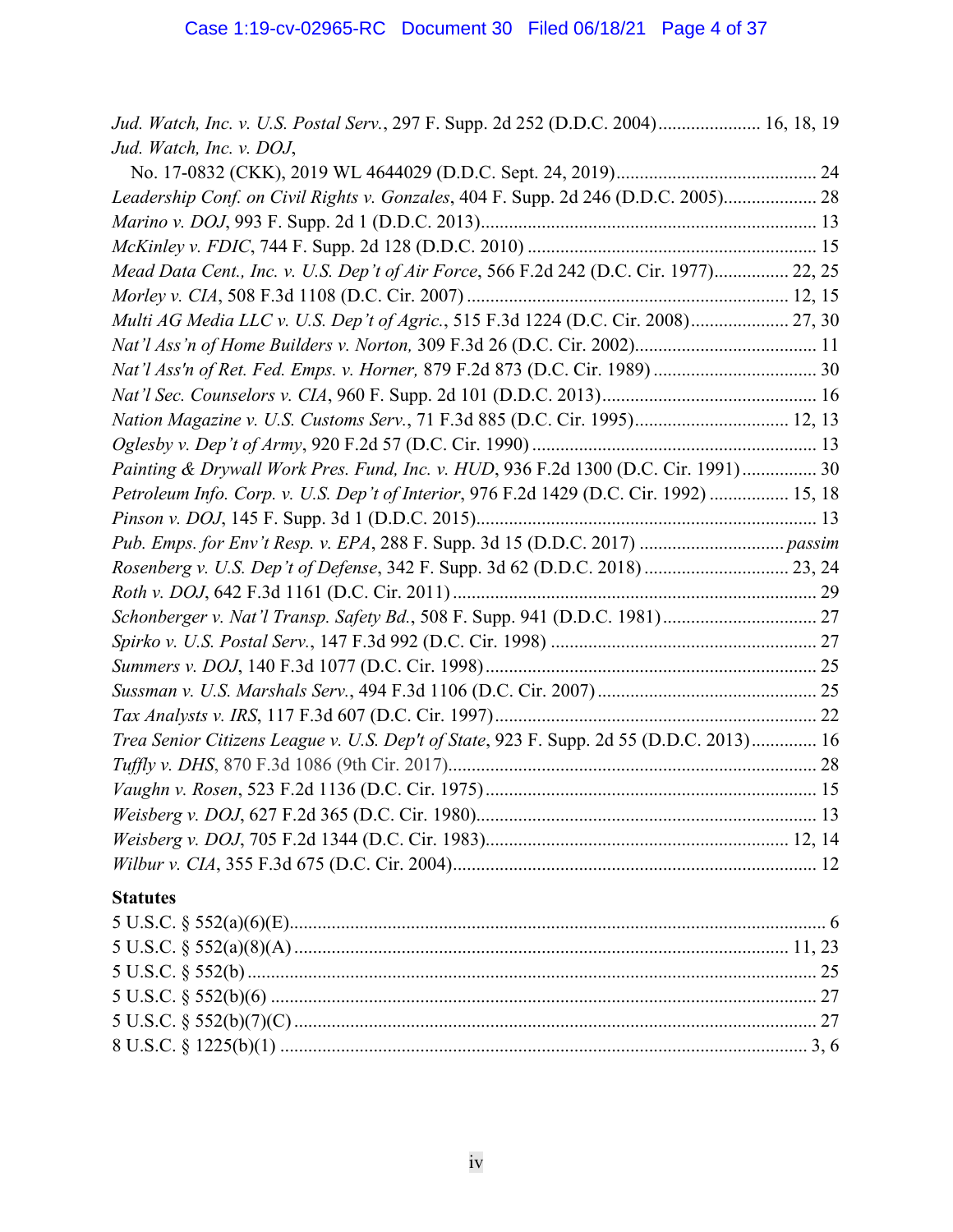# **Other Authorities**

| Julia Ainsley, Stephen Miller Wants Border Patrol, Not Asylum Officers, to Determine Migrant  |
|-----------------------------------------------------------------------------------------------|
| Asylum Claims, NBC News (July 29, 2019, 7:31 PM), https://nbcnews.to/2YpVQni 3                |
| American Immigration Council, A Guide to Title 42 Expulsions at the Border (Mar. 29, 2021),   |
|                                                                                               |
| Zolan Kanno-Youngs, Asylum Officers Condemn What They Call 'Draconian' Plans by Trump,        |
|                                                                                               |
| Dara Lind, Leaked Border Patrol Memo Tells Agents to Send Migrants Back Immediately —         |
| Ignoring Asylum Law, ProPublica (Apr. 2, 2020, 6:30 PM), https://bit.ly/3fV2DRN  5            |
| Nick Miroff, U.S. Asylum Screeners to Take More Confrontational Approach as Trump Aims to     |
| Turn More Migrants Away at the Border, Wash. Post (May 7, 2019),                              |
|                                                                                               |
| Camilo Montoya-Galvez, Under Trump-Era Border Rule That Biden Has Kept, Few Asylum-           |
| Seekers Can Seek U.S. Refuge, CBS News (April 14, 2021, 9:45 PM),                             |
|                                                                                               |
| Molly O'Toole, Border Patrol Agents, Rather Than Asylum Officers, Interviewing Families For   |
| 'Credible Fear', L.A. Times (Sept. 19, 2019, 5:50 AM), https://lat.ms/2mqC263 3, 4, 16, 30    |
| Reuters Staff, U.S. Will Assign Dozens of Border Agents to Migrant Asylum Interviews,         |
|                                                                                               |
| A.C. Thompson, Inside the Secret Border Patrol Facebook Group Where Agents Joke About         |
| Migrant Deaths and Post Sexist Memes, ProPublica (July 1, 2019, 10:55 AM),                    |
|                                                                                               |
| USCIS, Refugee, Asylum and International Operations Directorate, https://bit.ly/3z8XQ76 (last |
|                                                                                               |
| <b>Regulations</b>                                                                            |
|                                                                                               |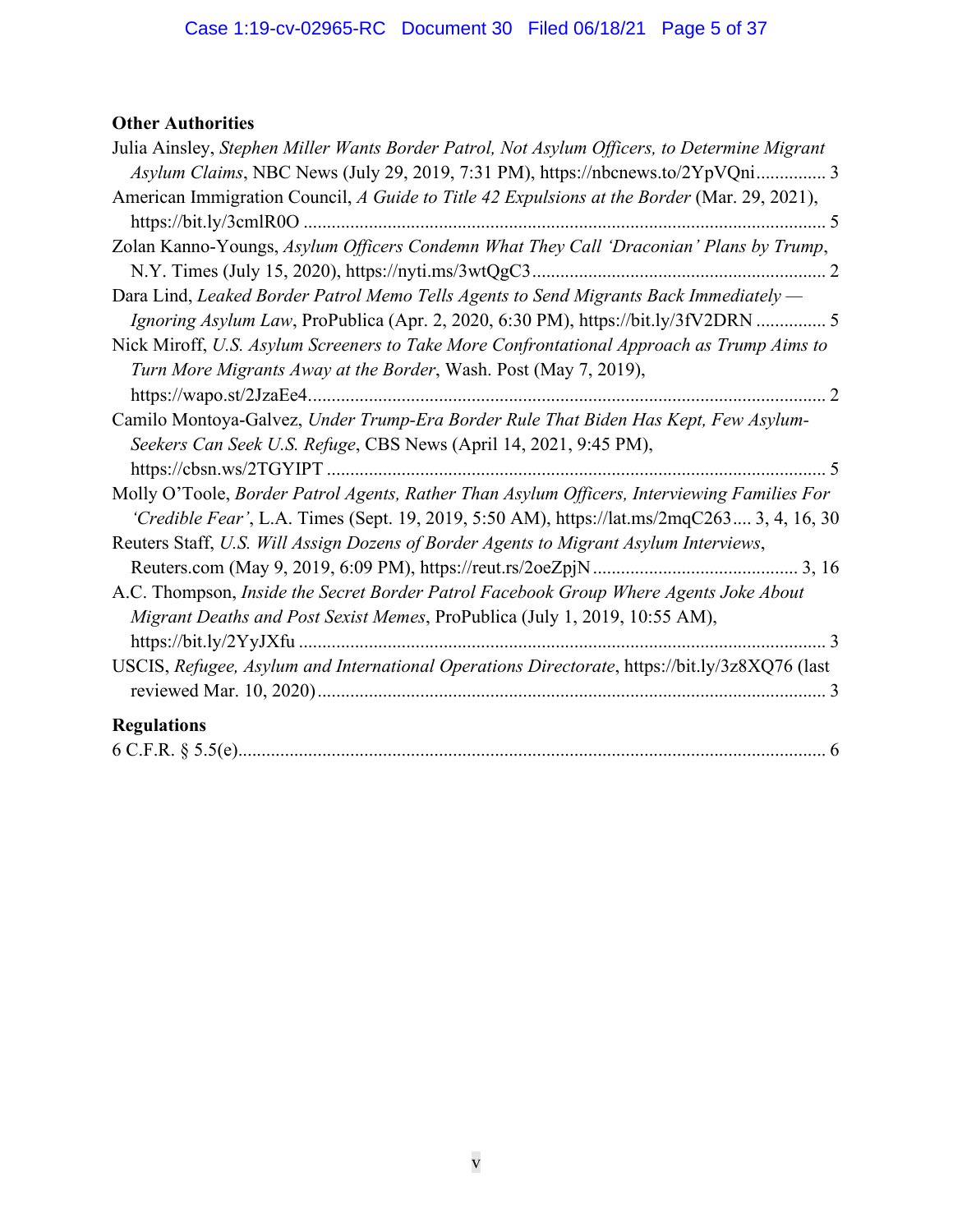### <span id="page-5-0"></span>**I. INTRODUCTION**

In the spring of 2019 the Department of Homeland Security (DHS) and its component agencies U.S. Citizenship and Immigration Services (USCIS) and Customs and Border Protection (CBP), collectively "Defendants," made an unprecedented agreement. Defendants began a pilot program to transfer responsibility for conducting asylum screening interviews, known as credible fear interviews, from USCIS—an agency established and trained to carry out immigration benefit adjudications, including asylum claims—to CBP, a law enforcement agency with a well-documented history of antagonism towards asylum-seekers. By May 2019, USCIS had completed training an initial cohort of agents from the U.S. Border Patrol, a component of CBP, to conduct these specialized and sensitive interviews. The pilot program was marked by secrecy throughout, with Defendants releasing virtually no information to the public. The Border Patrol agents who conducted credible fear interviews concealed their identity as law enforcement agents from the asylum seekers they interviewed. In total, approximately 60 agents participated in the pilot program, conducting credible fear interviews for thousands of asylum seekers, until a federal court preliminarily enjoined the program because it was likely unlawful. But Border Patrol agents have continued to play a role in screening fear-based claims for protection from expulsion under Title 42 of the U.S. Code, a controversial policy in itself. As the current administration offers new proposals for screening asylum seekers arriving at the United States border, the public has a compelling interest in knowing like how and why immigration authorities designed a program to replace highly trained asylum officers with CBP officers and the effect the program had on the credible fear process, including on asylum seekers subjected to the program.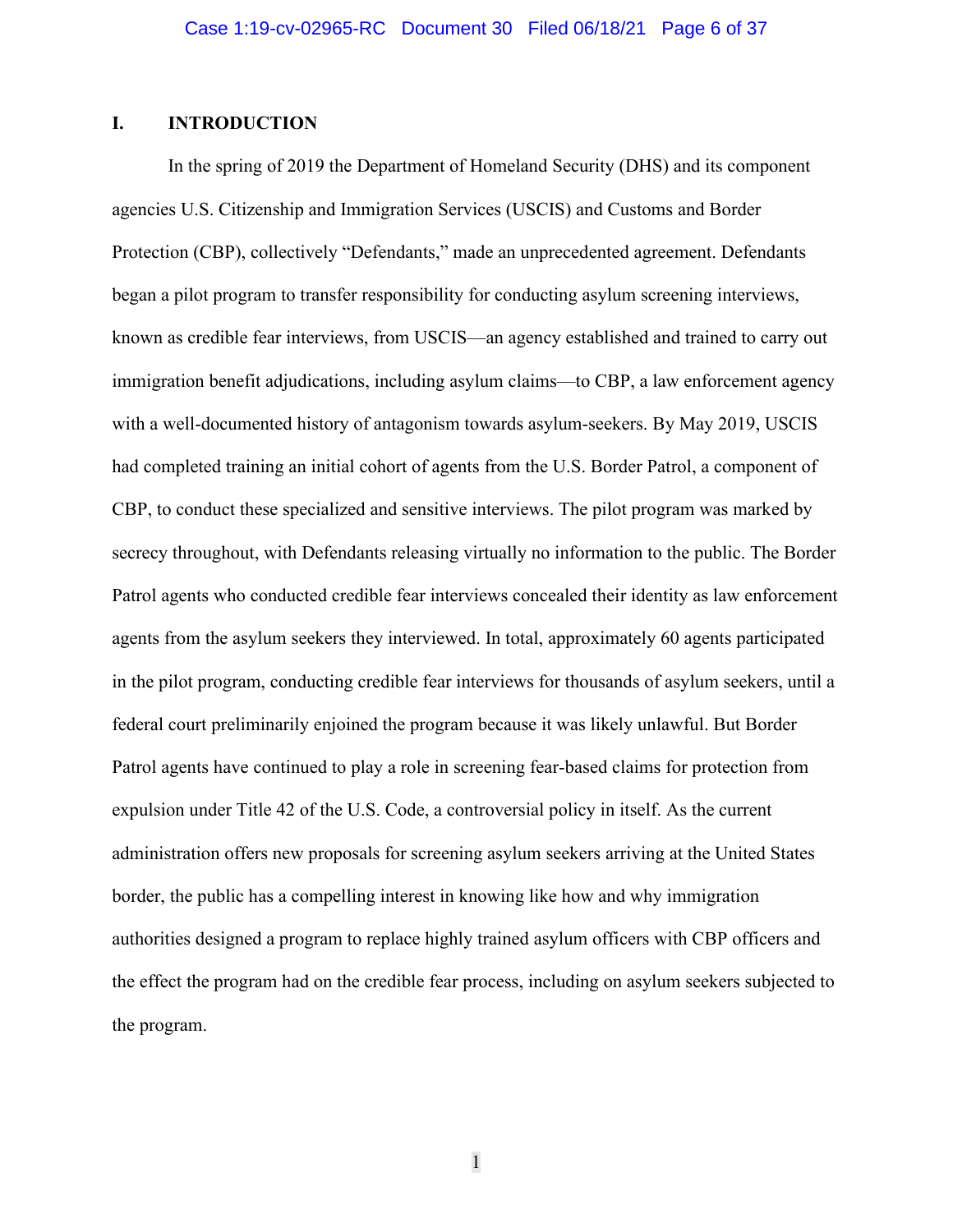#### Case 1:19-cv-02965-RC Document 30 Filed 06/18/21 Page 7 of 37

In response to Freedom of Information Act (FOIA) requests from Plaintiffs American Immigration Council (Council) and Tahirih Justice Center (Tahirih), collectively "Plaintiffs," Defendants continue to withhold information responsive to Plaintiffs' FOIA request. Defendant CBP produced a single record and has failed to describe the process it used to search for responsive records. Of the 3,744 pages Defendant DHS produced, it withheld 3,211 in full. Defendants DHS and USCIS both improperly withheld records under FOIA Exemption 5, having failed to meet their burden to show that certain challenged responsive records fall within the deliberative process and attorney client privileges. For these reasons, the Court should deny Defendants' motion for summary judgment, grant summary judgment to Plaintiffs, order Defendant CBP to conduct an adequate search, and compel the production of the narrowed list of records that are the subject of Plaintiffs' current challenge.

#### <span id="page-6-1"></span><span id="page-6-0"></span>**II. BACKGROUND**

#### **A. Public Interest in CBP Conducting Credible Fear Interviews**

The Trump administration experimented with new programs to adjudicate the claims of people seeking asylum. Those efforts inspired impassioned public debate about whether those programs prevented the United States from meeting its obligations towards those seeking protection at its borders. *See, e.g.,* Zolan Kanno-Youngs, *Asylum Officers Condemn What They Call 'Draconian' Plans by Trump*, N.Y. Times (July 15, 2020), https://nyti.ms/3wtQgC3; Nick Miroff, *U.S. Asylum Screeners to Take More Confrontational Approach as Trump Aims to Turn More Migrants Away at the Border*, Wash. Post (May 7, 2019), https://wapo.st/2JzaEe4. At the same time, misconduct by CBP—and Border Patrol in particular—attracted public scrutiny. *See, e.g.,* A.C. Thompson, *Inside the Secret Border Patrol Facebook Group Where Agents Joke About Migrant Deaths and Post Sexist Memes*, ProPublica (July 1, 2019, 10:55 AM),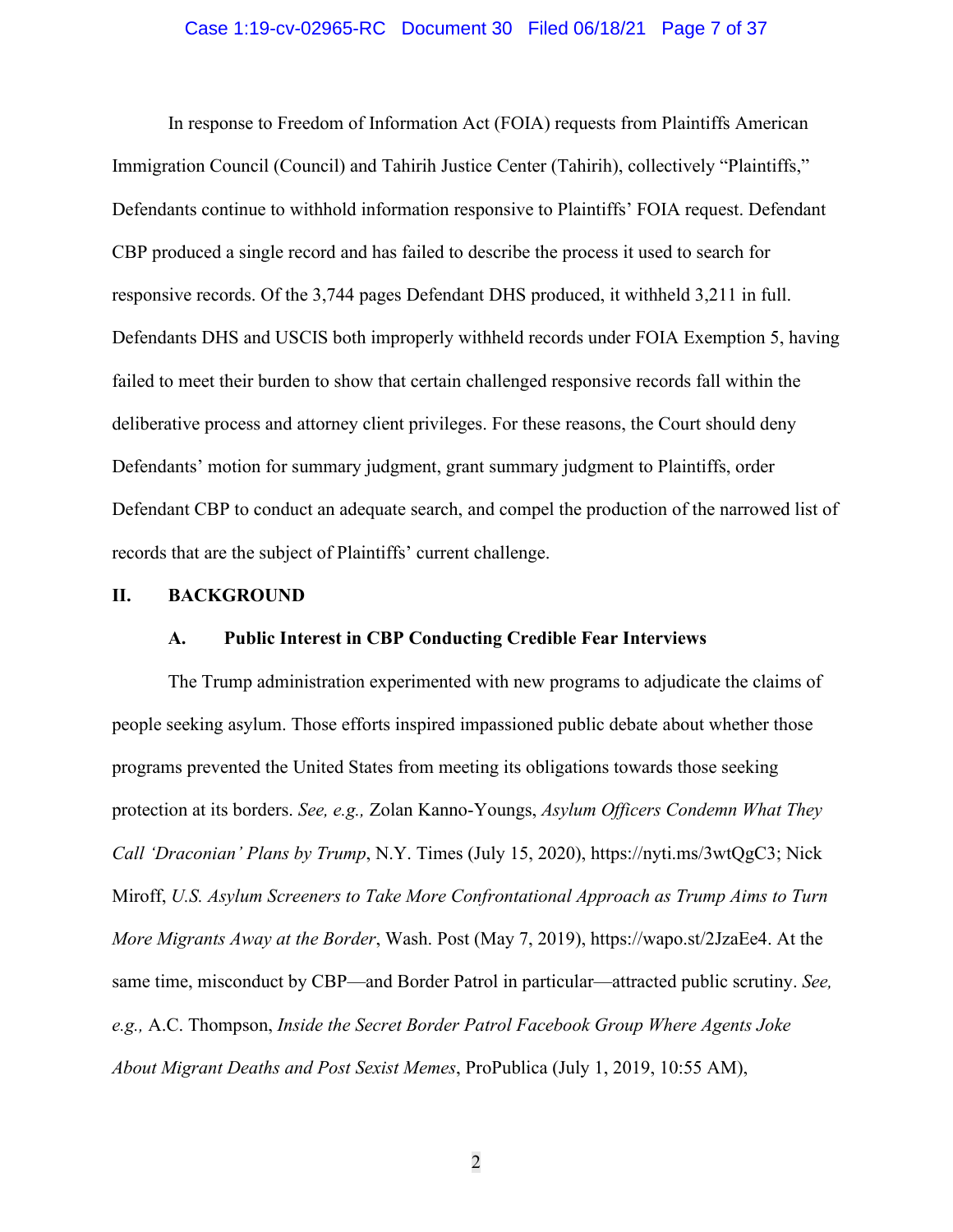#### Case 1:19-cv-02965-RC Document 30 Filed 06/18/21 Page 8 of 37

https://bit.ly/2YyJXfu. It is no surprise that the pilot project in which Border Patrol agents conducted credible fear interviews was analyzed at length in the media, with emphasis onthe lack of transparency around the program. *See, e.g.,* Molly O'Toole, *Border Patrol Agents, Rather Than Asylum Officers, Interviewing Families For 'Credible Fear'*, L.A. Times (Sept. 19, 2019, 5:50 AM), https://lat.ms/2mqC263 [hereinafter "O'Toole, *Border Patrol agents*"]; Julia Ainsley, *Stephen Miller Wants Border Patrol, Not Asylum Officers, to Determine Migrant Asylum Claims*, NBC News (July 29, 2019, 7:31 PM), https://nbcnews.to/2YpVQni.

A credible fear interview (CFI) is a threshold screening in the asylum process conducted by an "asylum officer" that constitutes an essential backstop against summary deportation for those who fear persecution or torture in their country of removal. *See* 8 U.S.C.

§ 1225(b)(1)(A)(ii), (B), (E). Since 2002, USCIS, the agency tasked with adjudication of asylum claims, has employed, housed, and trained the asylum officers who conduct CFIs. *See* USCIS, *Refugee, Asylum and International Operations Directorate*, https://bit.ly/3z8XQ76 (last reviewed Mar. [1](#page-7-0)0, 2020). CBP, "one of the world's largest law enforcement organizations," played the limited role of referring asylum seekers it arrests to an asylum officer for a CFI, as required by statute. *See* 8 U.S.C. § 1225(b)(1)(A)(ii).

In the spring of 2019, this changed. According to media reports, on May 9, 2019, DHS representatives told a congressional committee that it had already begun training Border Patrol agents to conduct CFIs. Reuters Staff, *U.S. Will Assign Dozens of Border Agents to Migrant Asylum Interviews*, Reuters.com (May 9, 2019, 6:09 PM), https://reut.rs/2oeZpjN [hereinafter "Reuters, *U.S. will assign border agents*"] ("Ten border agents are currently undergoing the

<span id="page-7-0"></span><sup>&</sup>lt;sup>1</sup> U.S. Customs & Border Prot., *About CBP*, https://www.cbp.gov/about (last modified Dec. 18, 2020).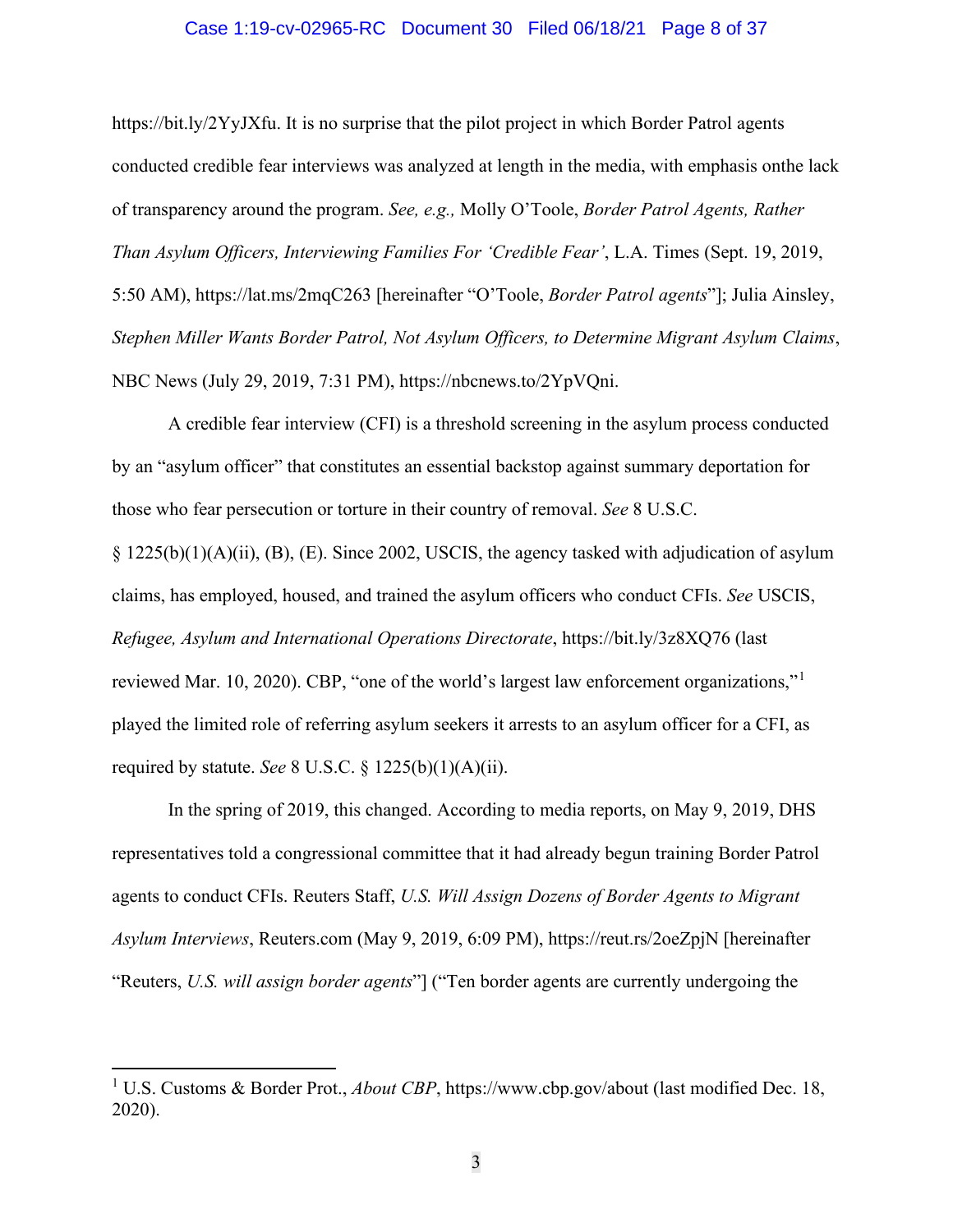#### Case 1:19-cv-02965-RC Document 30 Filed 06/18/21 Page 9 of 37

training to conduct 'credible fear' screenings of asylum seekers, and two other groups of 20 to 25 agents each have been designated to receive the training, said Robert Perez, deputy commissioner at U.S. Customs and Border Protection (CBP), in testimony to members of the House of Representatives Homeland Security Committee."); *see* O'Toole, *Border Patrol agents* (reporting that Border Patrol officers began training for the pilot in April 2019). By May 2019, ten Border Patrol agents had completed a truncated training for the pilot program and began conducting CFIs on June 5, 2019. Winger Decl. ¶ 8, Exh. E, Decl. of Ashley Caudill-Murillo at ¶ 8. Two more cohorts joined the pilot program, such that by July 2019, 57 Border Patrol agents were preparing to conduct CFIs. Winger Decl. ¶ 6, Exh. B, Email from John Lafferty, July 16, 2019. By November 2019, Border Patrol agents had conducted 3,219 CFIs and found only 37.8% of those individuals to have a credible fear, Winger Decl. ¶ 6, Exh. C, CBP Activity Summary to Date, Nov. 19, 2019, far lower than the roughly 80% of asylum seekers who passed these threshold interviews when conducted by USCIS asylum officers, O'Toole, *Border Patrol agents*. Border Patrol agents frequently refused to identify themselves as such to the people they interviewed, preventing asylum seekers from challenging their negative credible fear determinations on the basis that the interviewing officer was unqualified to make the determination. Fluharty Decl. ¶¶ 11, 14-18, 21-24. On August 31, 2020, a federal court found that the pilot program likely violated the Immigration and Nationality Act because the Border Patrol agents were inadequately trained for their new role, and preliminarily enjoined the program. *A.B.-B. v. Morgan*, No. 20-CV-846 (RJL), 2020 WL 5107548 (D.D.C. Aug. 31, 2020). Defendants did not appeal this order.

Nevertheless, CBP—through its Border Patrol agents—has continued to play a role in screening fear-based claims for protection. Since March 2020, CBP has been summarily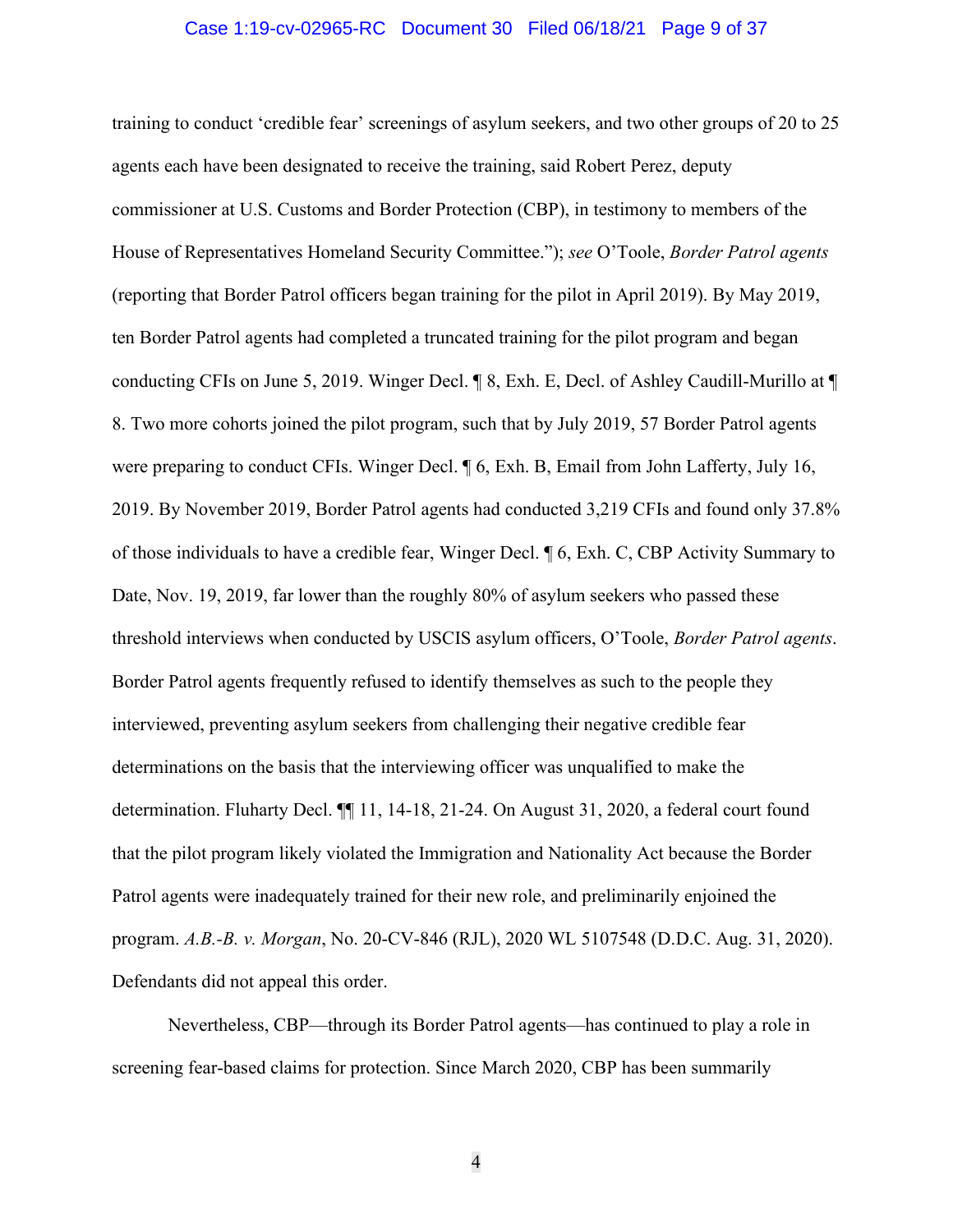#### Case 1:19-cv-02965-RC Document 30 Filed 06/18/21 Page 10 of 37

expelling migrants arriving at the southern border pursuant to public health authority at Title 42 of the U.S. Code. *See* American Immigration Council, *A Guide to Title 42 Expulsions at the Border* (Mar. 29, 2021), https://bit.ly/3cmlR0O. While individuals fleeing persecution are unable to apply for asylum, they may seek protection under the Convention Against Torture, but only if they affirmatively raise a claim for protection with a Border Patrol agent, who must determine whether the claim is "reasonably believable." Dara Lind, *Leaked Border Patrol Memo Tells Agents to Send Migrants Back Immediately — Ignoring Asylum Law*, ProPublica (Apr. 2, 2020, 6:30 PM), https://bit.ly/3fV2DRN. Like the pilot program that is the subject of Plaintiffs' FOIA requests, the use of Title 42 to block asylum-seekers from applying for protection is the subject of ongoing public debate, and many details are unknown to the public. *See, e.g.,* Camilo Montoya-Galvez, *Under Trump-Era Border Rule That Biden Has Kept, Few Asylum-Seekers Can Seek U.S. Refuge*, CBS News (April 14, 2021, 9:45 PM), https://cbsn.ws/2TGYIPT. The credible fear pilot program remains very relevant as the public attempts to piece together the various roles CBP*—*a border enforcement agency*—*has played and continues to play in the process of evaluating eligibility for protection in the United States. As current and future administrations continue to re-think the role CBP plays in arresting, processing, and adjudicating the claims of asylum seekers, it is necessary that the public be informed by a full understanding of what happened during the credible fear pilot program.

#### **B. Procedural History of Plaintiffs' FOIA Requests**

<span id="page-9-0"></span>In order to shed light on changes to the credible fear process and the role of CBP, the Council submitted a FOIA Request ("Council Request") to DHS, CBP, and USCIS on May 20, 2019. Dkt. 1-1. The Council Request sought records regarding changes to the credible fear process that either have been implemented since January 20, 2017 or are currently planned and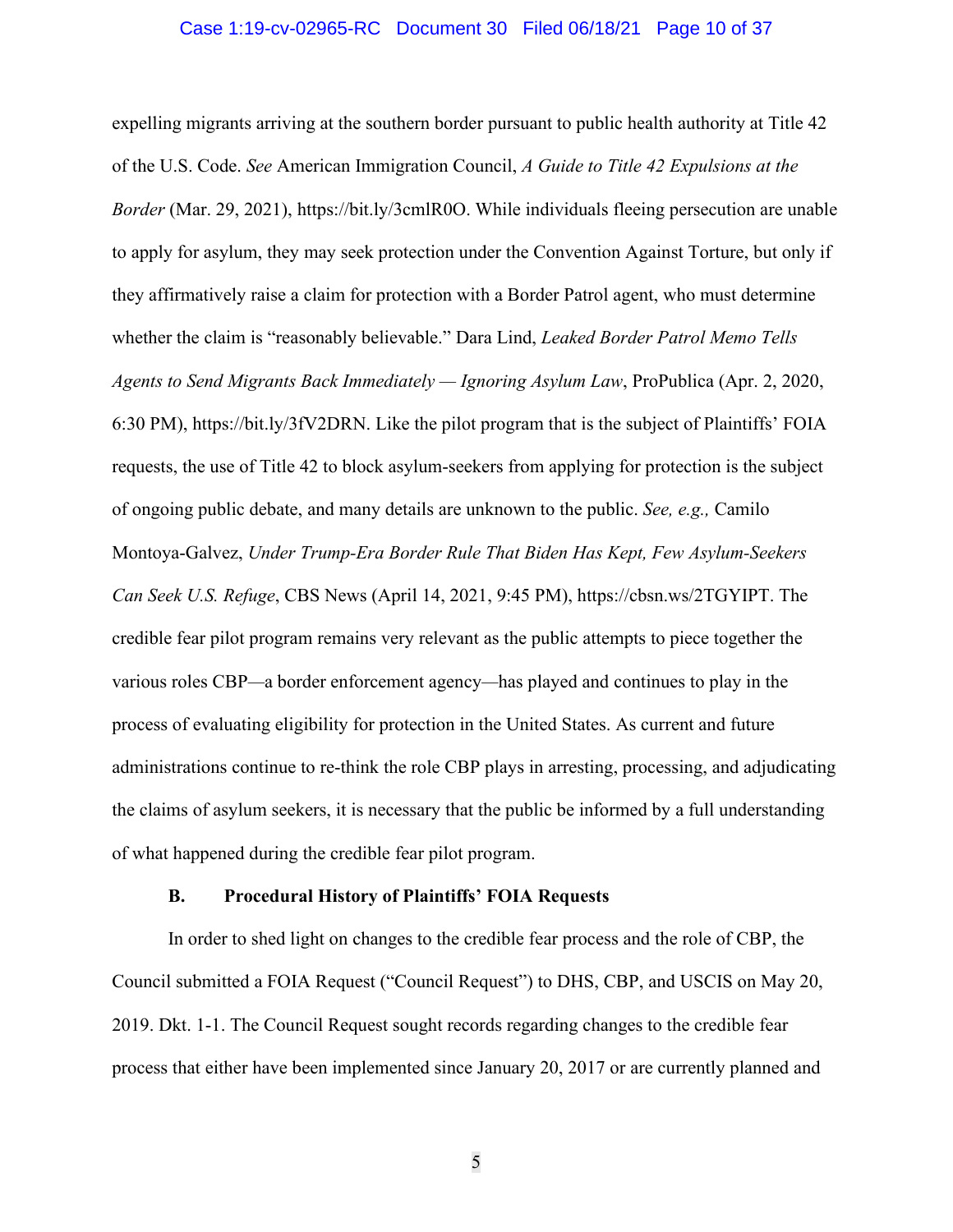#### Case 1:19-cv-02965-RC Document 30 Filed 06/18/21 Page 11 of 37

that relate to CBP officers or agents conducting interviews and making determinations regarding credible fear under 8 U.S.C. § 1225(b)(1)(B). *Id.* The Council Request further sought expedited processing by each Defendant "because there is 'an urgency to inform the public about an actual or alleged federal government activity' by organizations 'primarily engaged in disseminating information"" under 5 U.S.C. § 552(a)(6)(E) and 6 C.F.R. § 5.5(e). *Id.* at 5-6.

On May 20, 2019, shortly after submitting the Request, the Council received an e-mail reply from USCIS and an e-mail delivery confirmation receipt from DHS. Dkts. 1-2, 1-3. In a letter dated May 21, 2019, CBP acknowledged receipt of the Request and reported that "the average time to process a FOIA request related to 'travel/border incidents' is a minimum of 3-6 months." Dkt. 1-4. Also on May 21, 2019, the Council received e-mail notifications from CBP granting the request to expedite the processing and waiving all processing fees. Dkts. 1-5, 1-6.

To promote greater transparency regarding the apparent new pilot program to train and deploy CBP agents to conduct CFIs and or RFIs for asylum seekers, Tahirih submitted a FOIA Request dated July 5, 2019 ("Tahirih Request") to DHS, CBP, and USCIS. Dkt. 1-9. The Tahirih Request sought any and all records that were prepared, received, transmitted, collected and/or maintained by CBP , USCIS , and/or DHS that describe, refer or relate to (1) CBP officers conducting or potentially conducting CFIs or RFIs, (2) any training or proposed training related to CBP officers conducting or potentially conducting CFIs or RFIs, and/or (3) the proposed or actual implementation of (1) or (2) (collectively, the "Program"). *Id.* Tahirih submitted a Supplemental FOIA Request to DHS, CBP, and USCIS ("Tahirih Supplemental Request") dated August 2, 2019. Dkt. 1-10. The Tahirih Supplemental Request sought any and all records that were prepared, received, transmitted, collected and/or maintained by CBP, USCIS, and/or DHS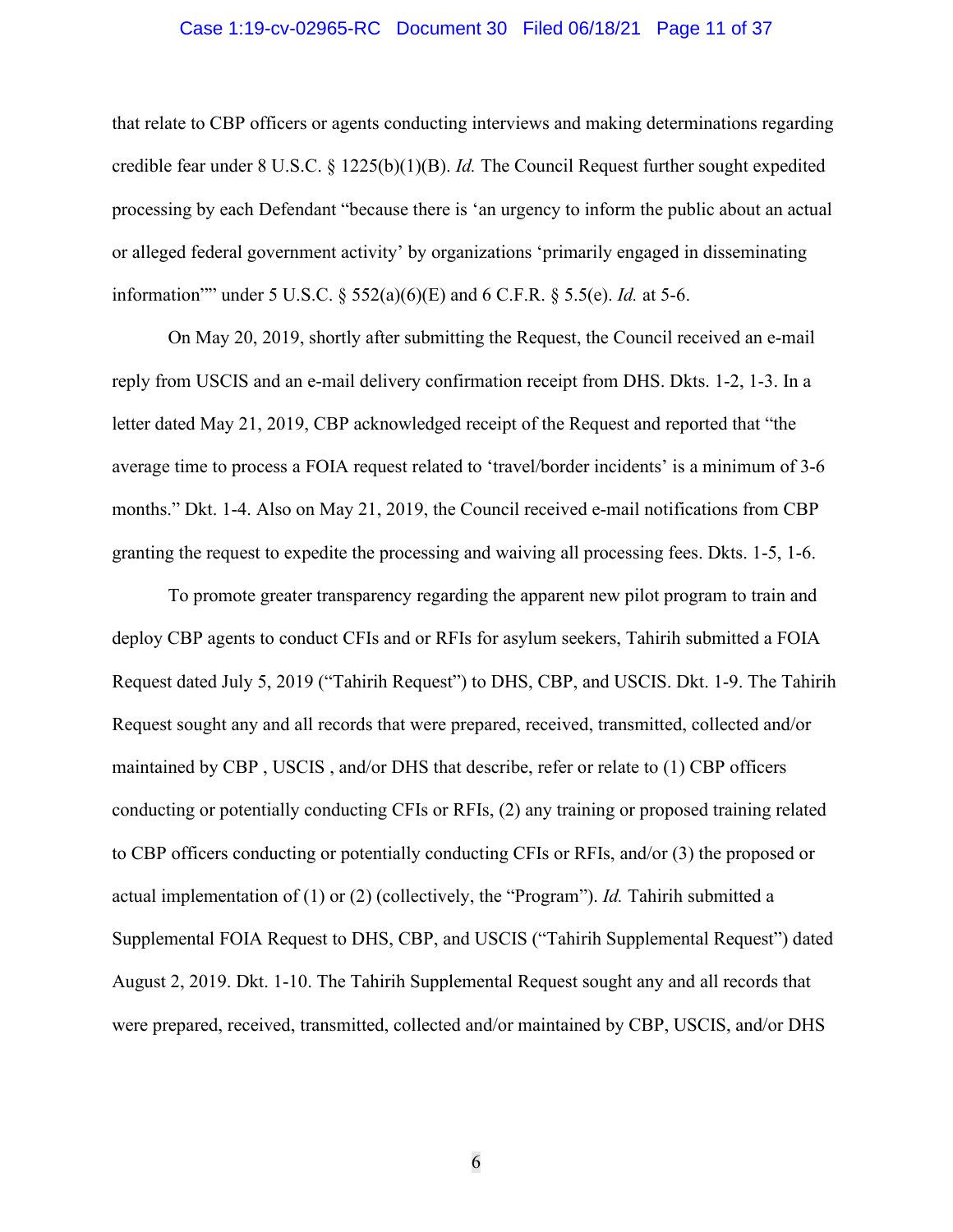#### Case 1:19-cv-02965-RC Document 30 Filed 06/18/21 Page 12 of 37

relating to the use of CBP officers to conduct CFIs and/or RFIs not covered by the Tahirih Request. *Id.* 

In a letter dated July 10, 2019, Defendant DHS acknowledged receipt of the Tahirih Request, invoked the ten-day extension to respond, and conditionally granted the fee waiver request. Dkt. 1-11. In a letter dated August 5, 2019, Defendant CBP acknowledged receipt of the Tahirih Supplemental Request and did not explicitly invoke the ten-day extension. Dkt. 1-13. In two letters dated August 9, 2019, Defendant USCIS provided responses to Plaintiff Tahirih. In one response, Defendant USCIS stated that the documents requested in the Tahirih Request "are not under the purview of USCIS" and stated it was referring that request to CBP. Dkt. 1-16. In the other response, Defendant USCIS stated that it had received the Tahirih Supplemental Request, that this request appeared to be a duplicate of the initial Tahirih Request and that it was closing the Tahirih Supplemental Request for this reason. Dkt. 1-17. Finally, in a letter dated August 20, 2019, Defendant USCIS provided a third response, stating that it was assigning both the Tahirih Request and the Tahirih Supplemental Request to Track 2 (complex request), invoked the ten-day extension to respond and granted Tahirih Justice Center's request for a fee waiver. Dkt. 1-18.

By October 2, 2019, none of the Defendants had provided any substantive response to the Plaintiffs. Faced with an urgent need to uncover information about an ongoing program that threatened the rights of asylum-seekers, Plaintiffs filed this lawsuit. Dkt. 1. Plaintiffs promptly reached out to Defendants' counsel to discuss expediting productions in this case. Winger Decl. ¶ 3. By email dated October 25, 2019, Plaintiffs requested that Defendants provide an expedited initial production of seven prioritized categories of records on or before December 12, 2019. *Id*. The parties then engaged in several meet and confer communications to refine and narrow the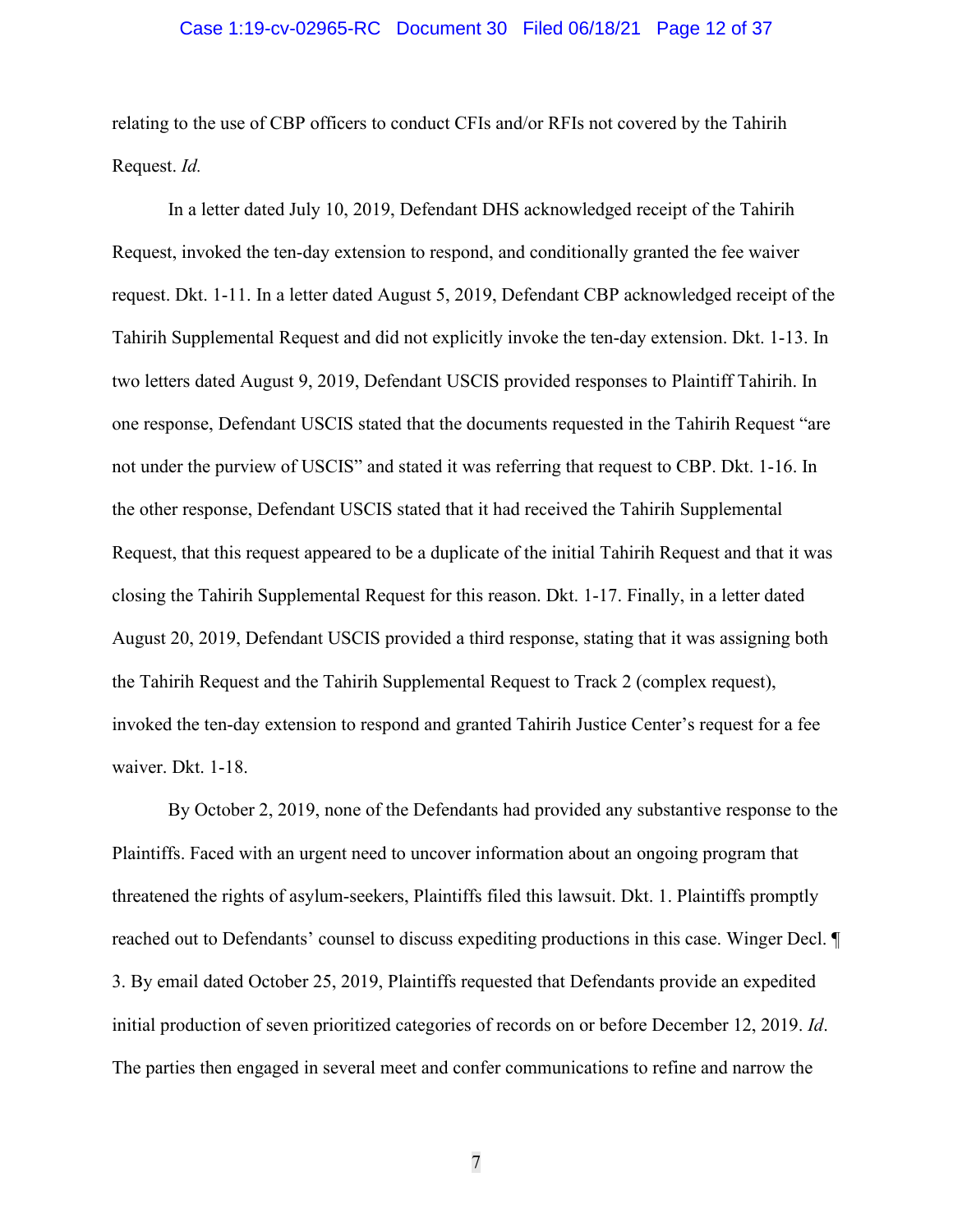#### Case 1:19-cv-02965-RC Document 30 Filed 06/18/21 Page 13 of 37

scope of the seven prioritized categories. *Id.* As a result of the parties' meet and confer discussions, on November 18, 2019, Plaintiffs submitted a revised list of the seven prioritized categories of documents for expedited production. *Id.* Those categories were: (1) any memorandum of understanding between CBP, USCIS and/or DHS regarding the use of CBP officers to conduct credible fear interviews (CFIs) and/or reasonable fear interviews (RFIs); (2) any written lesson plans, any curricula, and any training materials provided to CBP officers; (3) protocols or policies for evaluating whether a CBP officer may conduct these interviews, including materials used to evaluate and test CBP officers with respect to their training and/or ability to conduct CFIs or RFIs, excluding the results of any testing or evaluation of individual officers; (4) protocols or policies addressing how CBP officers will be supervised in conducting CFIs or RFIs and making credible and reasonable fear determinations; (5) any written policy directives, written policy guidelines, or written procedures concerning the expansion of the pilot program that reportedly trained approximately 60 CBP officers to conduct CFIs or RFIs; (6) any written communications from DHS, CBP, or USCIS Headquarters to CBP or USCIS personnel about CBP conducting CFIs or RFIs; and (7) any existing reports showing grant/denial rates for CFIs/RFIs conducted by CBP officers. *Id.* For purposes of an expedited production, Plaintiffs narrowed the seven categories to include only final versions of records and to cover records created on or after January 1, 2019, but expressly reserved the right to seek non-final versions beyond any expedited productions. *Id.* 

Defendant CBP limited its search to the seven prioritize categories of records. <sup>[2](#page-12-0)</sup> Howard Decl. ¶¶ 6-7, Dkt. 28-5. Defendant CBP did not search for categories two, three, four, six, or

<span id="page-12-0"></span><sup>&</sup>lt;sup>2</sup> Plaintiffs agreed to consider, after receiving productions responsive to the seven prioritized categories, where the expedited productions satisfied the entirety of their FOIA requests. Dkt. 15,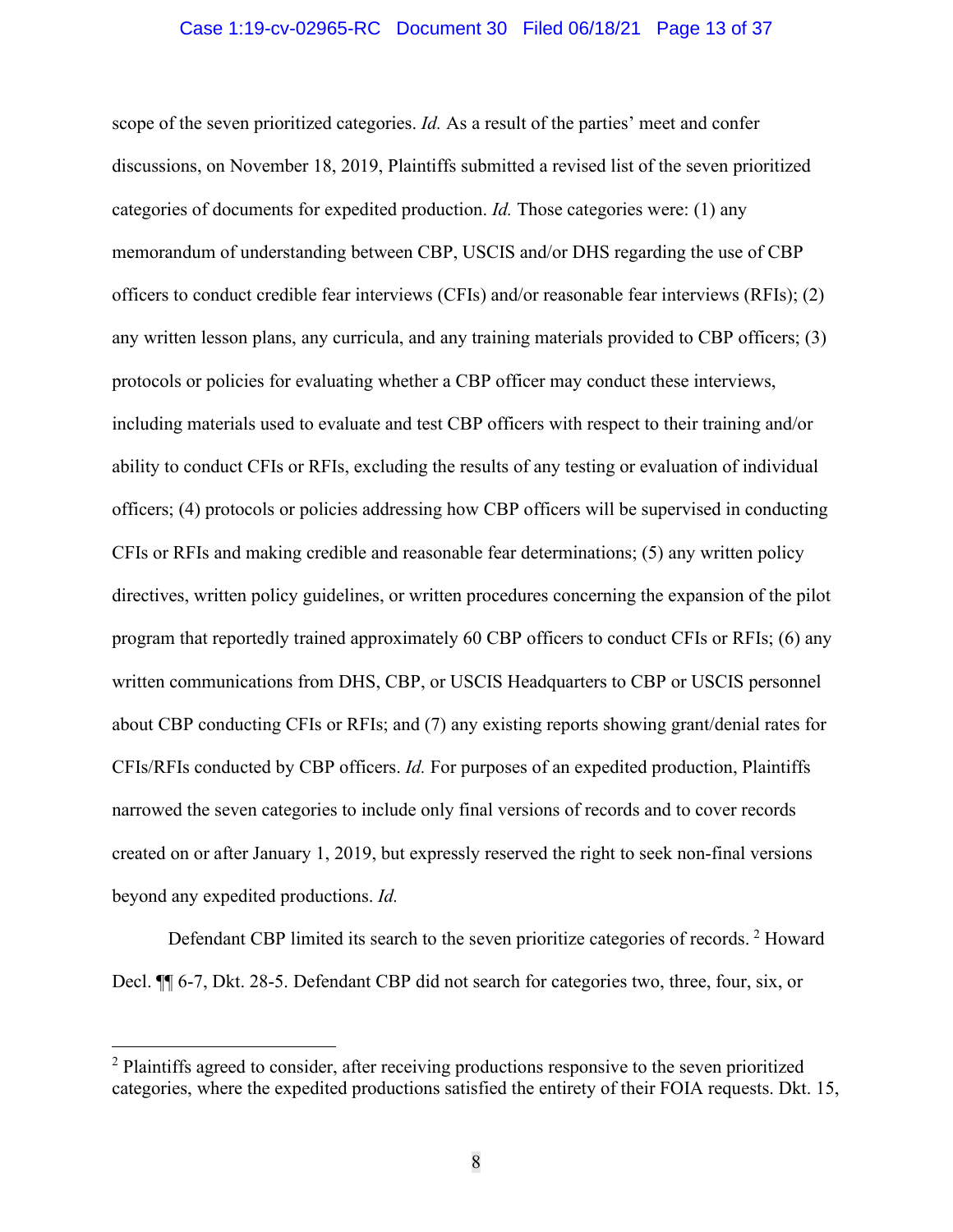#### Case 1:19-cv-02965-RC Document 30 Filed 06/18/21 Page 14 of 37

seven. *Id.* Defendants USCIS and DHS did not limit their search to the seven prioritized categories. *Id.* Only Defendant CBP produced any records by the expedited December 12, 2019 deadline. Winger Decl. ¶ 5.

Defendants began making productions to Plaintiffs. On December 12, 2019 Defendant CBP made a single production, consisting of one document—a July 2019 Memorandum of Agreement between CBP and DHS, with the agency points of contact redacted. Dkt. 28-5 ¶¶ 7-9; Winger Decl. ¶ 5, Exh. A. Defendant USCIS made nine productions beginning in January 2020, with certain records partially withheld and a limited number of records withheld in full. Dkt. 28- 4 ¶¶ 17-19. Defendant DHS made nine productions beginning in February 2020. Dkt. 28-3 ¶¶ 20- 27, 29. Of the 3,744 pages Defendant DHS initially produced in this case, 3,211 were withheld in full, 392 were produced in full, and 141 were withheld in part. *Id.* The bulk of Defendants' productions were completed by October 2, 2020. Dkt. 28-5 ¶¶ 7-9; Dkt. 28-4 ¶¶ 17-19; Dkt. 28-3 ¶¶ 20-27. On May 20, 2021, the day after Defendants filed their motion for summary judgment, Defendant DHS made another production of 82 pages. Winger Decl. ¶ 17, Exh. F. Defendant DHS withheld 7 pages in part and the remainder in full. *Id.*

On December 4, 2020, Plaintiffs narrowed the scope of their challenges to Defendants' productions. Winger Decl. ¶¶ 9-12. Specifically, with respect to USCIS, Plaintiffs informed Defendants' counsel that they would only challenge withholdings in part one of the agency's March 27, 2020 production as well as USCIS' withholding of the names of CBP agents throughout its productions (noting that these withholdings were concentrated primarily in the January 31, 2020 production). *Id.* ¶ 11. Plaintiffs reserved the right to challenge the adequacy of USCIS' search. *Id.* 

<sup>¶ 3.</sup> Because the adequacy of Defendant CBP's search for the seven prioritized categories remains in dispute, it is premature for Plaintiffs to determine whether Defendant CBP has provided responsive documents sufficient to satisfy the FOIA requests. *See* Part IV.A.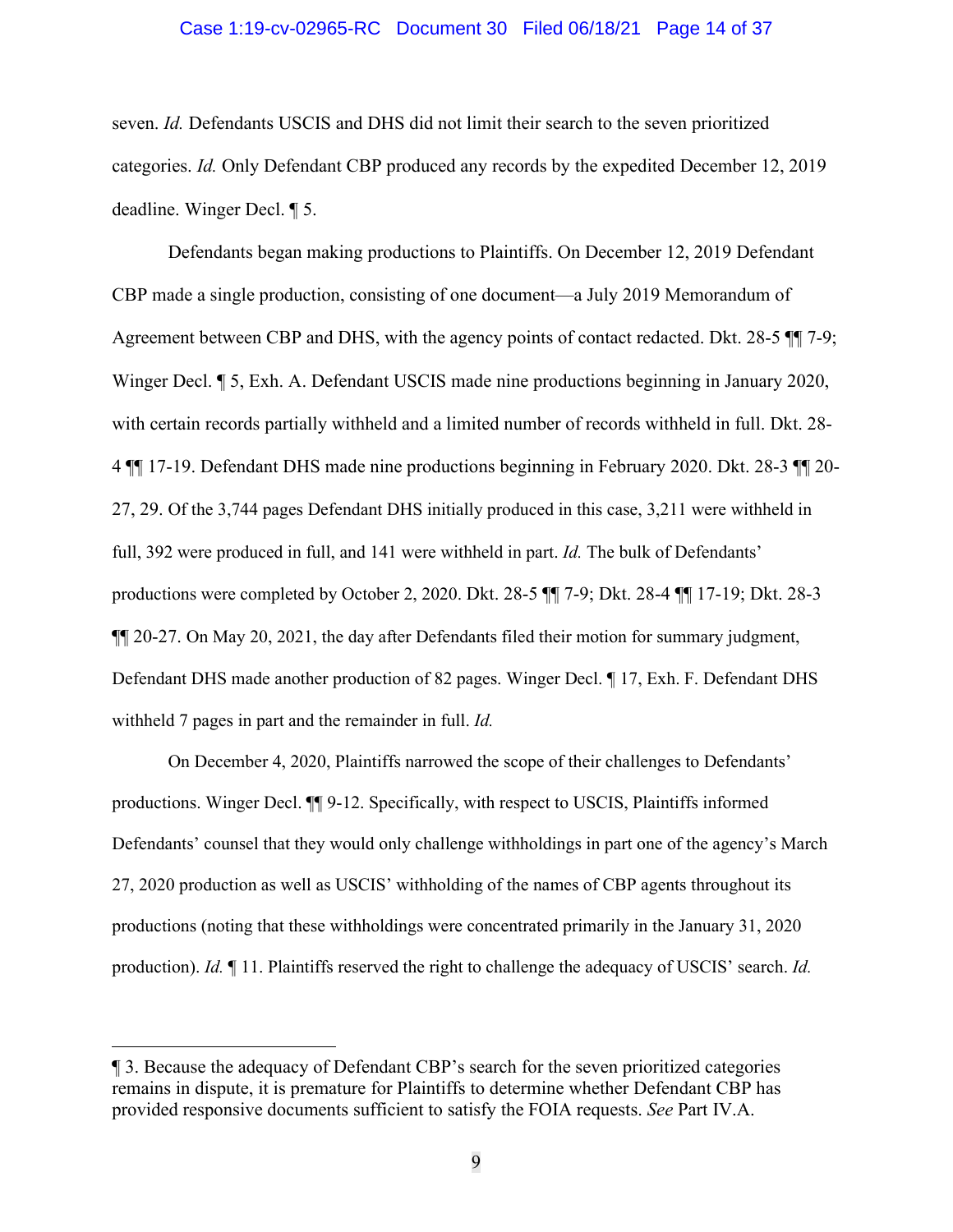## Case 1:19-cv-02965-RC Document 30 Filed 06/18/21 Page 15 of 37

With respect to CBP, Plaintiffs challenged the adequacy of the agency's search, which produced only a single document, and the withholding of names and email addresses in that production. *Id.* ¶ 10. With respect to DHS, however, Plaintiffs were unable to narrow the scope of their challenges because Plaintiffs knew nothing about the documents DHS had withheld. *Id.* ¶ 12. Having received *Vaughn* indexes from Defendants DHS and USCIS, Plaintiffs have further narrowed the scope of their challenge. The following issues and records are currently in dispute:

- The adequacy of Defendant CBP's search for the seven prioritized categories of documents for expedited production.
- Defendant USCIS' withholdings of the following records under the deliberative process privilege in Exemption 5:
	- "US Border Patrol USBP Credible Fear Pilot Program May 8, 2019." Dkt. 28- 4 at 10.
	- April 17, 2019 version of "US Border Patrol USBP Credible Fear Pilot Program." Dkt. 28-4 at 11.
	- "Credible Fear Training for USBP Plan dated May 1, 2019." Dkt. 28-4 at 11.
	- "USCIS draft document of Asylum Facts and Status as of July 15, 2019." Dkt. 28-4 at 10.
	- "Draft response to a media inquiry about a USCIS pilot program to train US Border Patrol Agents about how to conduct credible fear interviews." Dkt. 28-4 at 13.
	- "Draft talking points for the USCIS Director to present about the assistance CBP agents in the Los Angeles Office are providing to help with credible fear interviews." Dkt. 28-4 at 13-14.
- Defendant DHS' withholdings of the following records under the deliberative process

privilege in Exemption 5:

- "Issue paper regarding U.S. Border Patrol Credible Fear Program, dated May 16, 2019." Dkt. 28-3 at 36.
- "CBP Presser April 8 Draft Briefing Memo." Dkt. 28-3 at 45.
- "Draft Outline." Dkt. 28-3 at 45.
- "AS1 Immigration Strategy Tracker (revised 11.14.19)." Dkt. 28-3 at 61.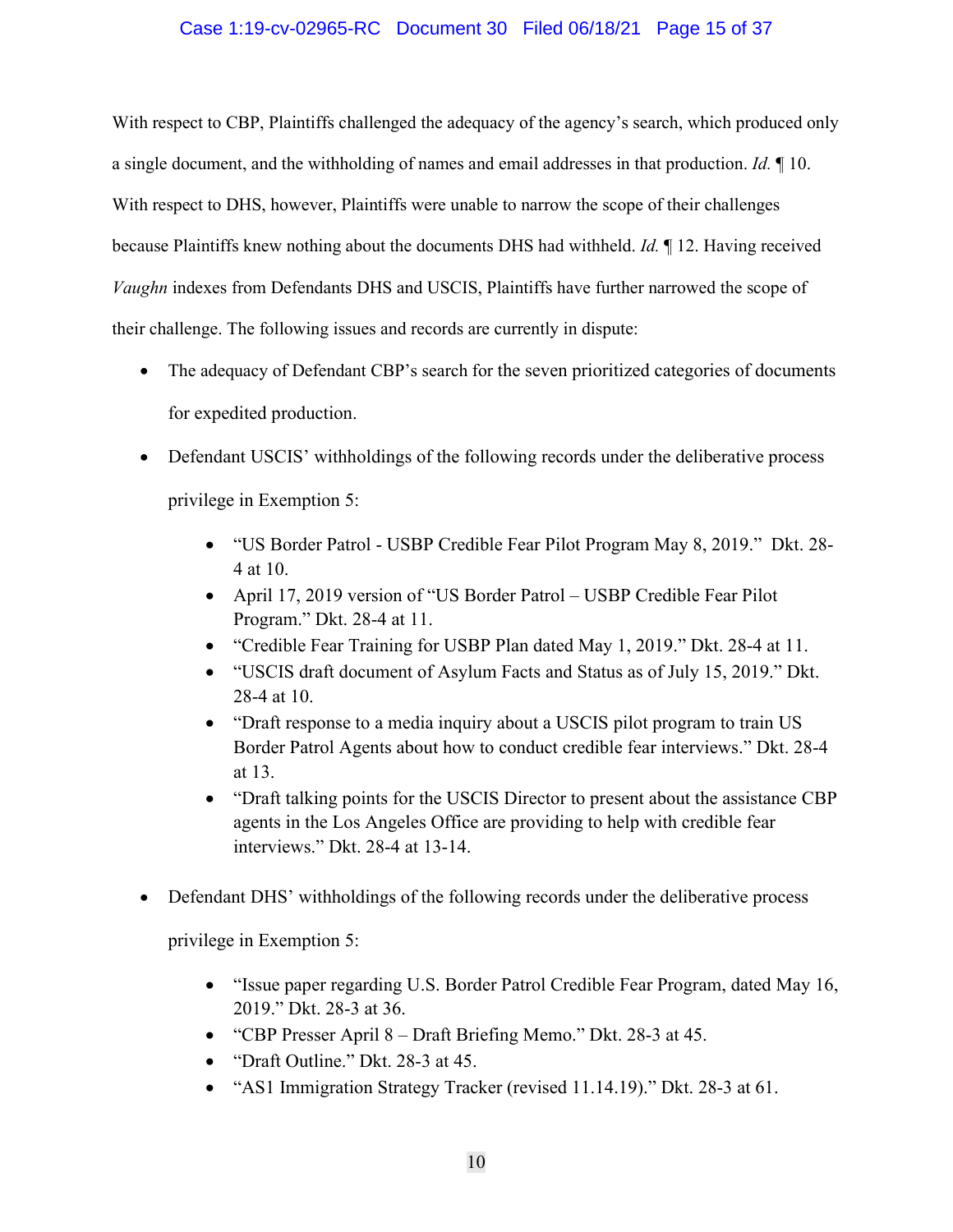- "AS1 Immigration Strategy Tracker 5.20." Dkt. 28-3 at 61.
- "CBP meeting mk edits Clean v1.1." Dkt. 28-3 at 61.
- Defendant DHS' withholding of the following record under the deliberative process and attorney client privileges in Exemption 5:
	- "Email chain re: interviews suspended." Dkt. 28-3 at 61.
- Defendant USCIS' withholding of the names of CBP officers in an email from Rhonda Roberts, dated July 23, 2019. Winger Decl. ¶ 6, Exh. D.

#### <span id="page-15-0"></span>**III. STANDARD OF REVIEW**

FOIA was intended "to pierce the veil of administrative secrecy and to open agency action to the light of public scrutiny." *Dep't of the Air Force v. Rose,* 425 U.S. 352, 361 (1976) (internal quotation marks omitted). "Although Congress enumerated nine exemptions from the disclosure requirement, 'these limited exemptions do not obscure the basic policy that disclosure, not secrecy, is the dominant objective of the Act.'" *Nat'l Ass'n of Home Builders v. Norton,* 309 F.3d 26, 32 (D.C. Cir. 2002) (quoting *Rose,* 425 U.S. at 361). "At all times[,] courts must bear in mind that FOIA mandates a 'strong presumption in favor of disclosure,' . . . and that the statutory exemptions, which are exclusive, are to be 'narrowly construed[.]'" *Id.* (internal citations omitted). Under the 2016 FOIA Improvement Act, "an agency may withhold information pursuant to an exemption only if it 'reasonably foresees that disclosure would harm an interest protected by' that exemption." *Citizens for Resp. & Ethics in Washington v. DOJ*, No. CV 19- 1552 (ABJ), 2021 WL 1749763, at \*4 (D.D.C. May 3, 2021) (quoting 5 U.S.C. § 552(a)(8)(A)).

Against this backdrop, the FOIA statute is unique in administrative law in that it places the burden of justifying failure to produce responsive records on the defendant agency and mandates *de novo* judicial review. *See DOJ v. Reporters Comm. for Freedom of the Press*, 489 U.S. 749, 755 (1989). "The burden is on the agency to demonstrate, not the requester to disprove,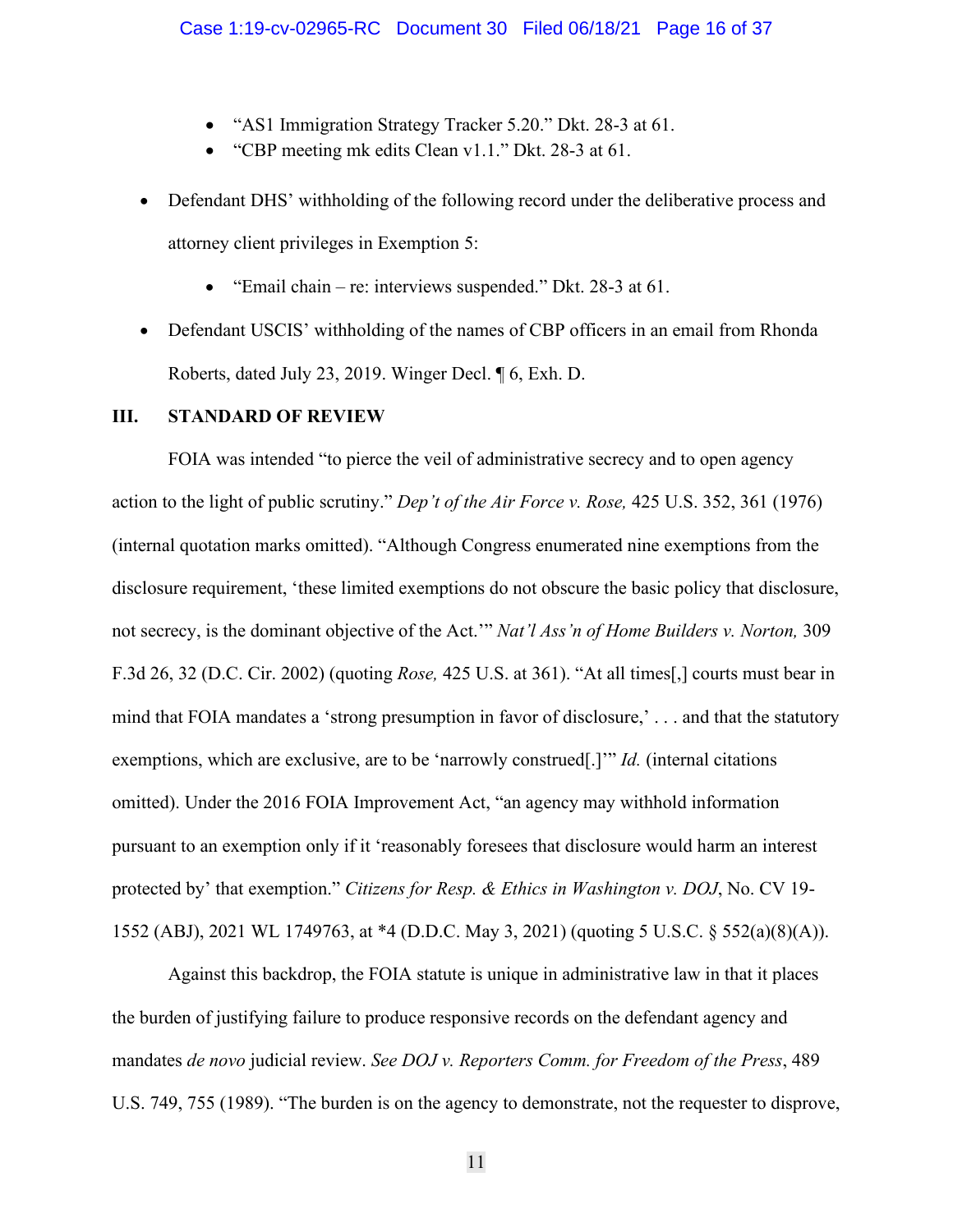#### Case 1:19-cv-02965-RC Document 30 Filed 06/18/21 Page 17 of 37

that the materials sought . . . have not been improperly withheld." *DOJ v. Tax Analy*sts, 492 U.S. 136, 142 n.3 (1989) (internal quotation marks omitted).

Summary judgment is warranted when "there is no genuine dispute as to any material fact and the movant is entitled to judgment as a matter of law." Fed. R. Civ. P. 56(a).

#### <span id="page-16-0"></span>**IV. ARGUMENT**

All three Defendants have failed to meet their burden to justify withholding records that would otherwise permit the "light of public scrutiny" on a program that a federal court has found likely violated the law. *Rose,* 425 U.S. at 361. First, Defendant CBP has failed to show that it conducted an adequate search. Second, Defendants DHS and USCIS have failed to establish that records were properly withheld under FOIA Exemption Five under either the deliberative process or attorney client privileges. Finally, Defendants have failed to justify the withholding of the names of the CBP officers who participated in the secretive pilot program.

## <span id="page-16-1"></span>**A. Customs and Border Protection Has Failed to Show that It Conducted a Reasonable Search**

The general dictates of FOIA establish that the burden is on the agency to "demonstrate beyond material doubt that its search was reasonably calculated to uncover all relevant documents." *Wilbur v. CIA*, 355 F.3d 675, 678 (D.C. Cir. 2004) (quoting *Nation Magazine v. U.S. Customs Serv.*, 71 F.3d 885, 890 (D.C. Cir. 1995)). A FOIA search's adequacy is "generally determined not by the fruits of the search, but by the appropriateness of the methods used to carry out the search." *Jennings v. DOJ*, 230 F. App'x 1, 1 (D.C. Cir. 2007) (quoting *Iturralde v. Comptroller of Currency*, 315 F.3d 311, 315 (D.C. Cir. 2003)). A search is adequate when it is "reasonably calculated to uncover all relevant documents." *Morley v. CIA*, 508 F.3d 1108, 1114 (D.C. Cir. 2007) (quoting *Weisberg v. DOJ*, 705 F.2d 1344, 1351 (D.C. Cir. 1983)). Agencies do not need to search "every record system" for the requested documents but "must conduct a good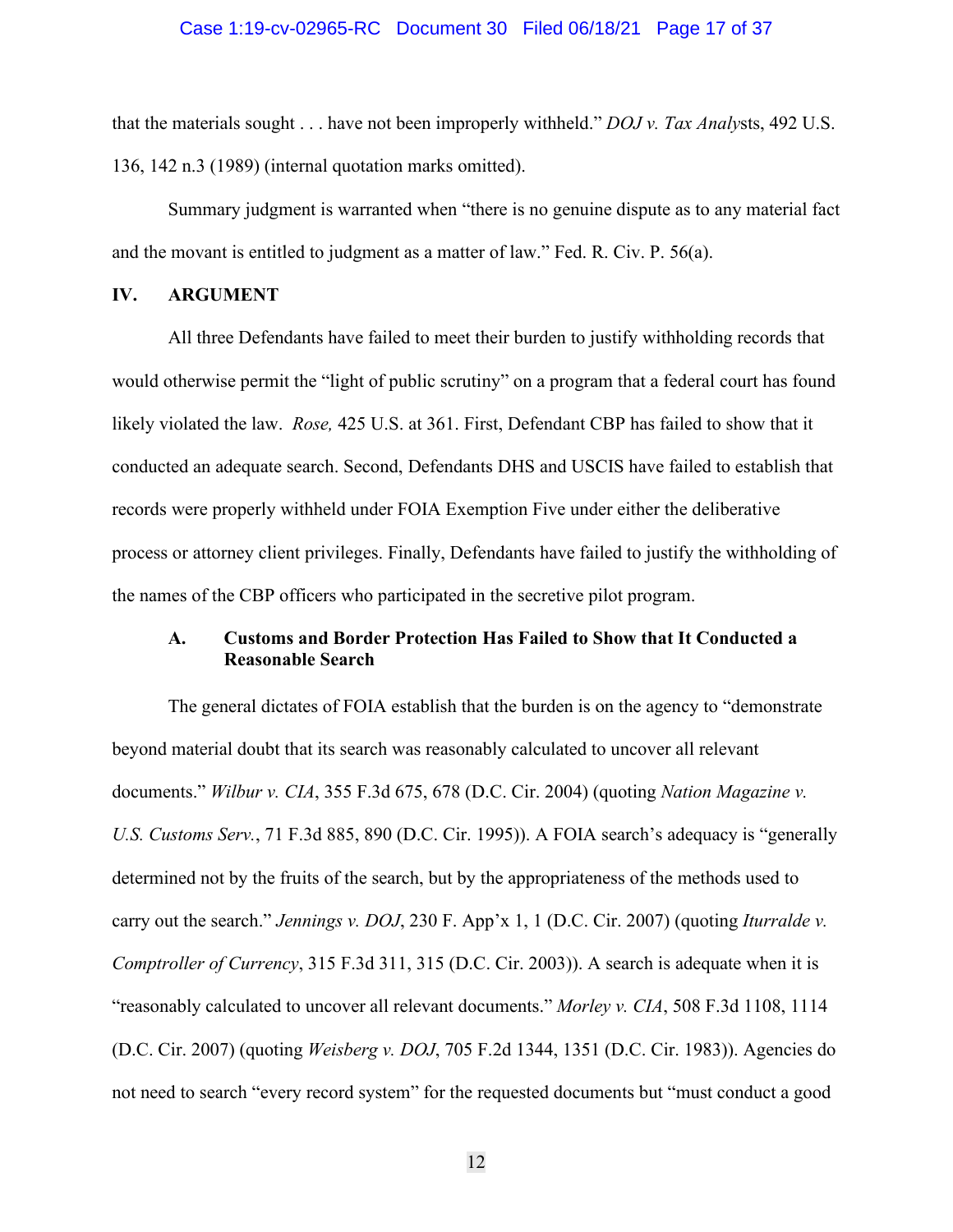#### Case 1:19-cv-02965-RC Document 30 Filed 06/18/21 Page 18 of 37

faith, reasonable search of those systems." *Marino v. DOJ*, 993 F. Supp. 2d 1, 9 (D.D.C. 2013) (citing *Oglesby v. Dep't of Army*, 920 F.2d 57, 68 (D.C. Cir. 1990)). An agency "cannot limit its search to only [some] record system[s] if there are others that are likely to turn up the information requested." *Nation Magazine*, 71 F.3d at 891 (quoting *Oglesby,* 920 F.2d at 68).

The agency must show the adequacy of its search with "reasonably detailed" declarations describing the scope of the search. *Pinson v. DOJ*, 145 F. Supp. 3d 1, 12 (D.D.C. 2015) (quoting *Iturralde*, 315 F.3d at 313-14). A conclusory statement is insufficient. *See Pinson*, 145 F. Supp. 3d at 12. A statement that does not provide information regarding which files were searched, the approach to document location, and specific enough information to challenge the procedure used is insufficient. *Id.* (quoting *Weisberg v. DOJ*, 627 F.2d 365, 370 (D.C. Cir. 1980)). A search that is conducted but inadequate and a search that is not conducted are two legally cognizable issues when evaluating the reasonableness of an agency's search. *See Davidson v. U.S. Dep't of State*, 206 F. Supp. 3d 178, 190-91 (D.D.C. 2016).

Plaintiffs challenge both CBP's failure to search with respect to certain categories of documents and CBP's failure to adequately describe the search it did conduct. First, on the face of its declaration, Defendant CBP conducted no search at all with respect to multiple categories of requested documents. The declaration provided by Patrick Howard indicates that CBP elected not to search categories 2-4 and 6-7 of the expedited request on the grounds that it "determined" that USCIS or DHS were more likely to have responsive documents. Howard Decl. ¶ 7, Dkt. 28- 5. Mr. Howard provides no explanation as to how CBP made this "determination" or why CBP was for this reason excused from searching. The agency must explain why a source "would not produce additional responsive records." *Davidson*, 206 F. Supp. 3d at 191.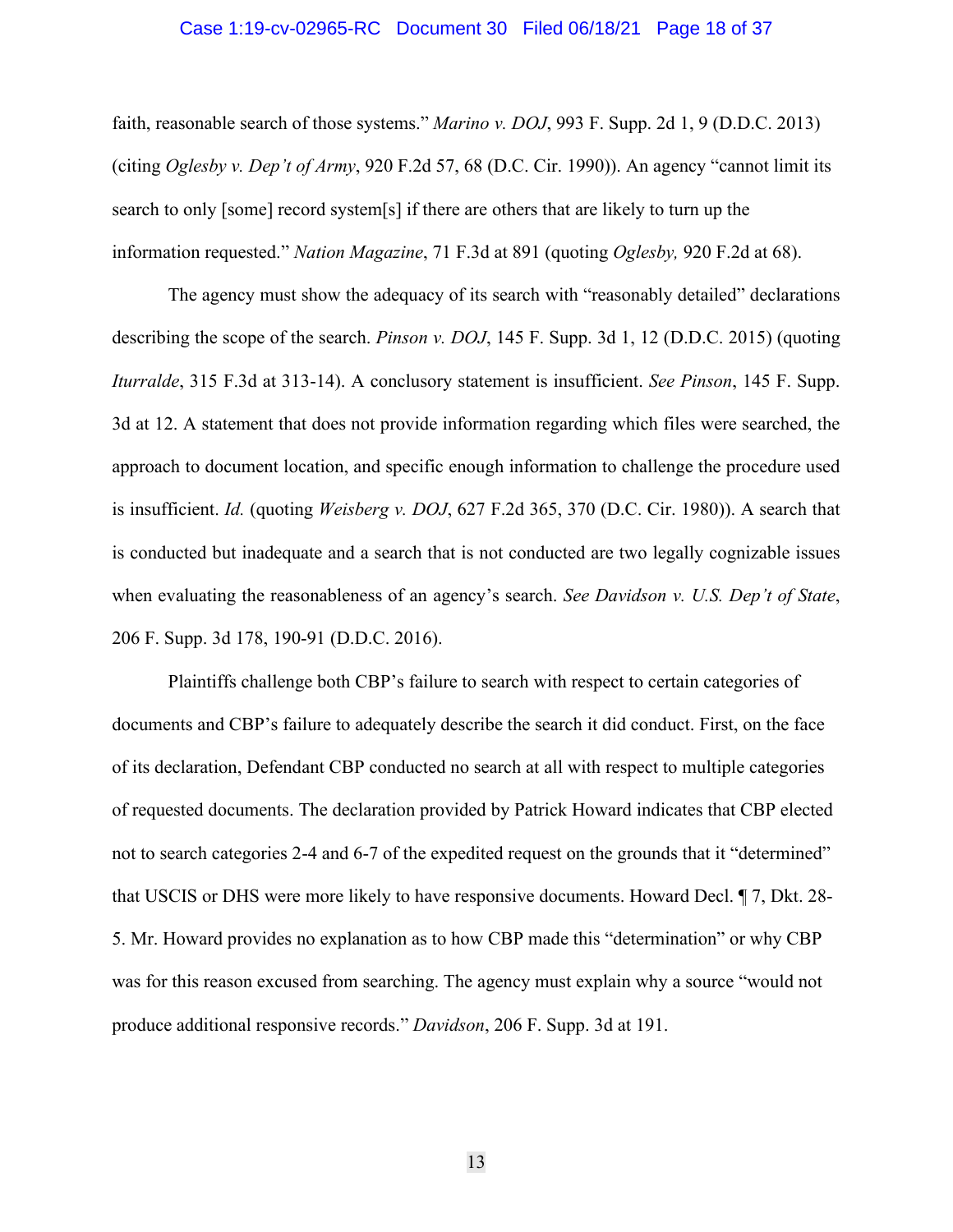#### Case 1:19-cv-02965-RC Document 30 Filed 06/18/21 Page 19 of 37

The search that CBP did conduct—of documents responsive to categories 1 and 5 produced exactly one document. Howard Decl. ¶ 7*.* The CBP declaration fails to provide any information regarding how the U.S. Border Patrol searched for and located the sole responsive record, but not others. *Id.* This is furthermore problematic because there is reason to believe that additional responsive records exist. CBP produced a single record, dated July 2019, for a groundbreaking program that employed its officers from April 2019 through August 2020. *See supra* Part II.A. For example, it is doubtful that CBP has no records related to the evaluation, training, or supervision of its own agents. Moreover, where many of the records Defendants DHS and USCIS have produced are in draft form, an adequate search by Defendant CBP might well uncover final versions. *See, e.g.,* "Issue paper regarding U.S. Border Patrol Credible Fear Program, dated May 16, 2019," Dkt. 28-3 at 36; "CBP Presser April 8 – Draft Briefing Memo," Dkt. 28-3 at 45.

Because CBP failed to adequately describe its search for responsive records, or justify its failure to search for certain records, it has not met its burden to demonstrate how its search was "reasonably calculated to uncover all relevant documents." *Weisberg*, 705 F.2d at 1351; *See e.g. Defenders of Wildlife v. U.S. Border Patrol*, 623 F. Supp 2d 83, 91 (D.D.C. 2009) (search inadequate when agency fails to "explain in reasonable detail the scope and method of the agency's search"); *Albaladejo v. Immigr & Customs Enf.*, No. CV 19-3806 (RC), 2021 WL 354173, at \*5– 6 (D.D.C. Feb. 2, 2021) (finding the agency's search deficient because it failed to meaningfully search locations where responsive records may be located).

### **B. Defendants Improperly Withheld Records under Exemption 5**

<span id="page-18-0"></span>It is Defendants' burden to demonstrate that documents were properly withheld under Exemption 5. *See Tax Analysts*, 492 U.S. at 142 n3. To carry their burden, Defendants "must provide 'a relatively detailed justification, specifically identifying the reasons why a particular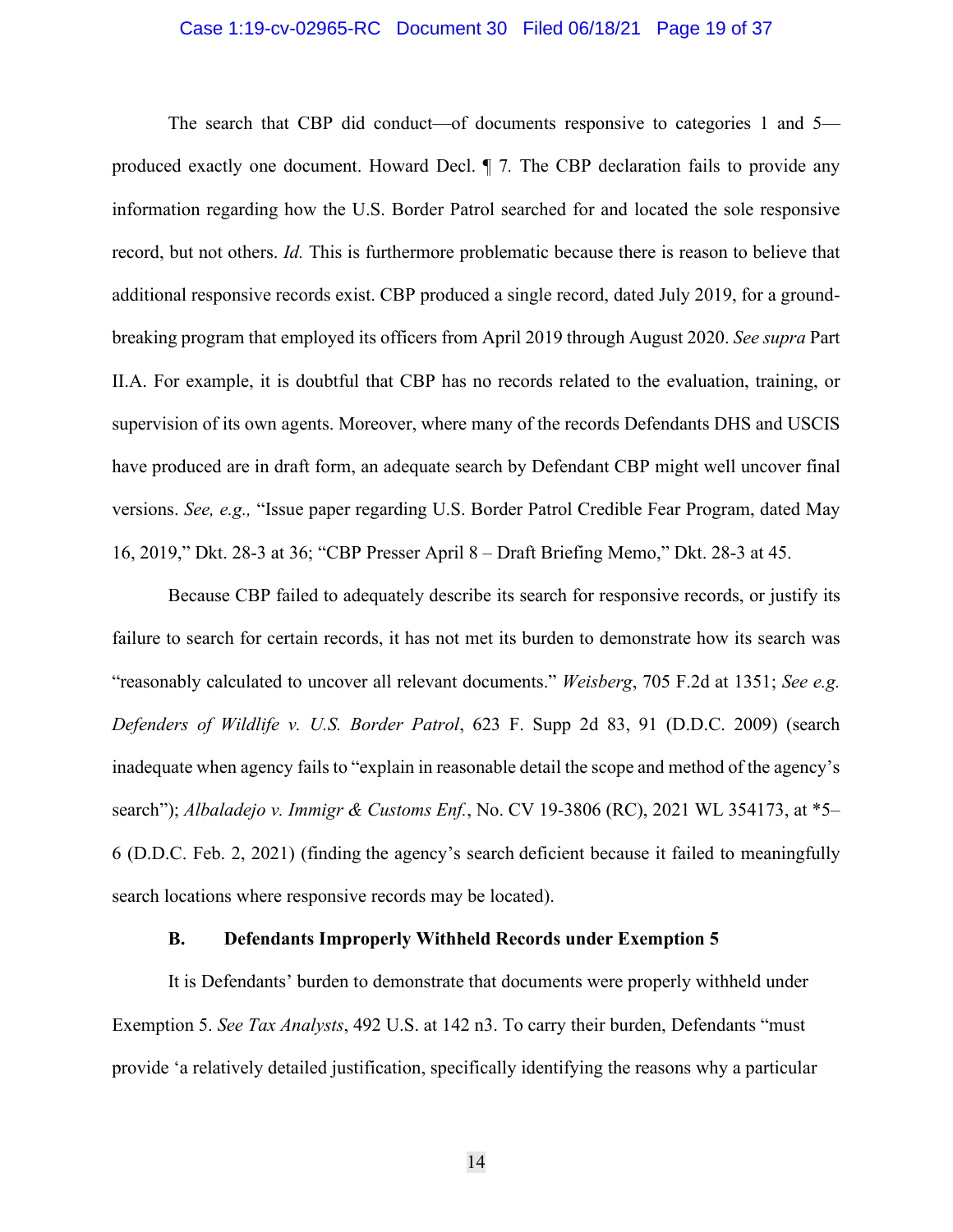#### Case 1:19-cv-02965-RC Document 30 Filed 06/18/21 Page 20 of 37

exemption is relevant and correlating those claims with the particular part of the withheld document to which they apply."" *Pub. Emps. for Env't Resp. v. EPA*, 288 F. Supp. 3d 15, 22 (D.D.C. 2017) (quoting *Electronic Privacy Info. Ctr. v. DEA*, 192 F. Supp. 3d 92, 103 (D.D.C. 2016))*.* "[C]onclusory and generalized allegations of exemptions are unacceptable." *Morley*, 508 F.3d at 1115 (internal quotations omitted). As discussed at length below, the *Vaughn* indexes that Defendants DHS and USCIS produced are filled with boilerplate language and generalities that do not provide the detail or specificity required to overcome the presumption of disclosure. As such, Defendants have failed to meet their burden.

# 1. *Defendants Improperly Withheld Documents Under the Deliberative Process Privilege*

"To fall within the deliberative process privilege, materials must bear on the formulation or exercise of agency policy-oriented *judgment*." *Petroleum Info. Corp. v. U.S. Dep't of Interior*, 976 F.2d 1429, 1435 (D.C. Cir. 1992). A record only qualifies for withholding if it is both "predecisional" and "deliberative." *Access Reports v. DOJ*, 926 F.2d 1192, 1194 (D.C. Cir. 1991). "A document is predecisional if it is generated 'before the adoption of an agency policy.'" *McKinley v. FDIC*, 744 F. Supp. 2d 128, 138 (D.D.C. 2010) (quoting *Coastal States Gas Corp. v. U.S. Dep't of Energy*, 617 F.2d 854, 866 (D.C. Cir. 1980)). Records are "deliberative" if they reflect "the give-and-take of the consultative process." *Coastal States Gas Corp.*, 617 F.2d at 866. "[T]o come within the privilege and thus within Exemption 5, the document must be a direct part of the deliberative process in that it makes recommendations or expresses opinions on legal or policy matters." *Vaughn v. Rosen*, 523 F.2d 1136, 1143–44 (D.C. Cir. 1975).

"When the deliberative process privilege is at issue, the need for an agency to describe all of the information it withheld is 'particularly acute because the deliberative process privilege is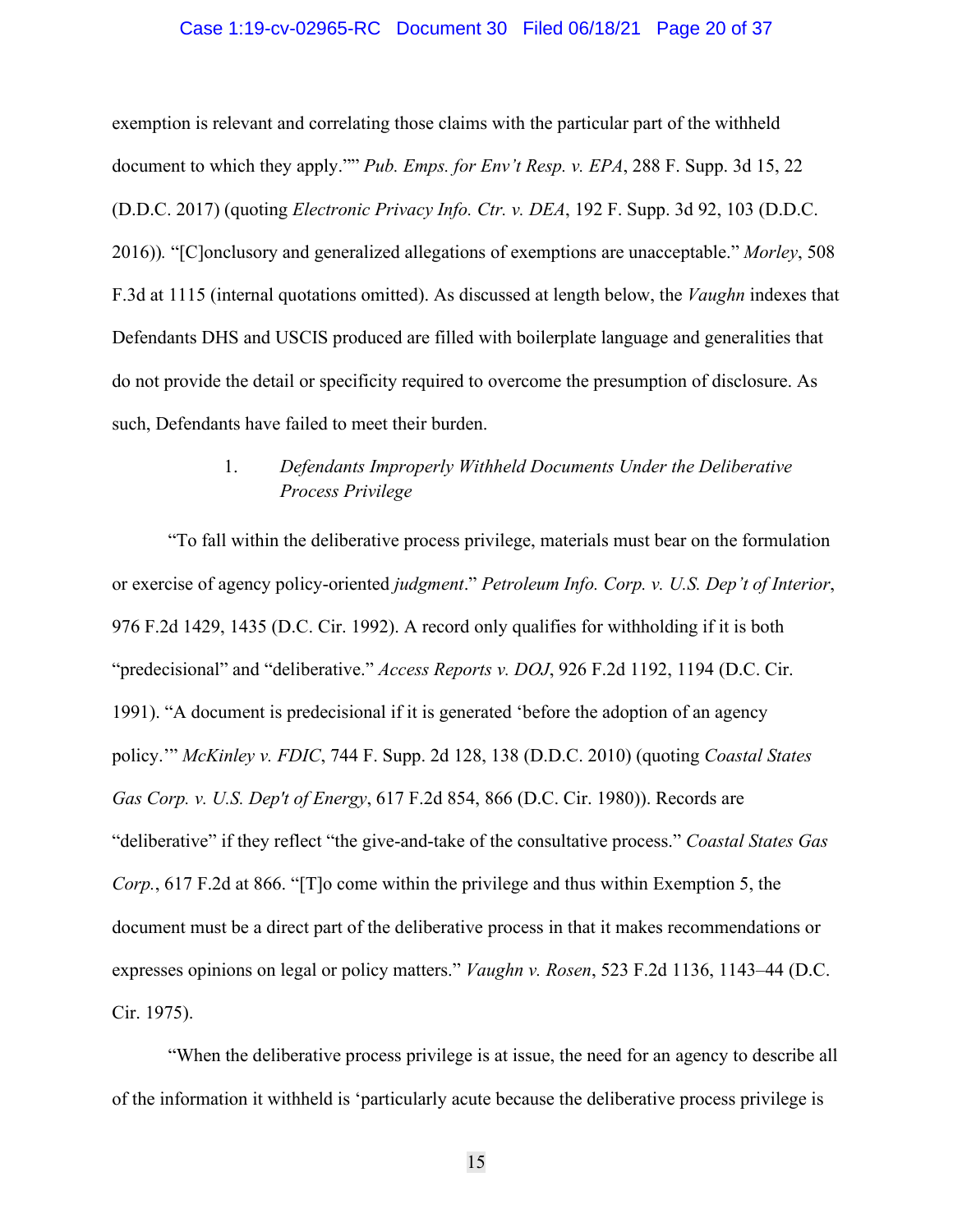#### Case 1:19-cv-02965-RC Document 30 Filed 06/18/21 Page 21 of 37

so dependent upon the individual document and the role it plays in the administrative process.'" *Hunton & Williams LLP v. EPA*, 248 F. Supp. 3d 220, 241 (D.D.C. 2017) (quoting *Animal Legal Def. Fund v. Dep't of Air Force*, 44 F. Supp. 2d 295, 299 (D.D.C. 1999)). Given this "heightened requirement" for deliberative process, in order to meet its burden, the withholding agency "must address the following areas: '(1) the nature of the specific deliberative process involved, (2) the function and significance of the document in that process, and (3) the nature of the decisionmaking authority vested in the document's author and recipient.'" *Id.* at 241, 243 (quoting *Nat'l Sec. Counselors v. CIA*, 960 F. Supp. 2d 101, 189 (D.D.C. 2013)). "Each of these areas must be addressed with reasonable specificity—a 'broad and opaque description of the deliberative process involved does not provide the Court with enough detail about whether these documents are deliberative and predecisional.'" *Id.* at 241 (quoting *Trea Senior Citizens League v. U.S. Dep't of State*, 923 F. Supp. 2d 55, 68 (D.D.C. 2013)).

For the records at issue here, Defendants DHS and USCIS have failed to identify the nature of the specific deliberative process at issue or the function and significance of each document in any deliberative process, especially where the withheld records post-date the April 2019 decision to implement the pilot. *See* Reuters, *U.S. will assign border agents* (reporting that DHS representatives described the already initiated pilot to congressional committee on May 9, 2019); O'Toole, *Border Patrol agents* (reporting that the first cohort of Border Patrol agents began training in April 2019); *see also* Winger Decl. ¶ 8, Exh. E, Decl. of Ashley Caudill-Murillo at ¶ 8. "The most basic requirement of the privilege is that a document be *antecedent* to the adoption of an agency policy." *Jud. Watch, Inc. v. U.S. Postal Serv.*, 297 F. Supp. 2d 252, 260 (D.D.C. 2004) (emphasis in original). Where a "record explains . . . choices that had already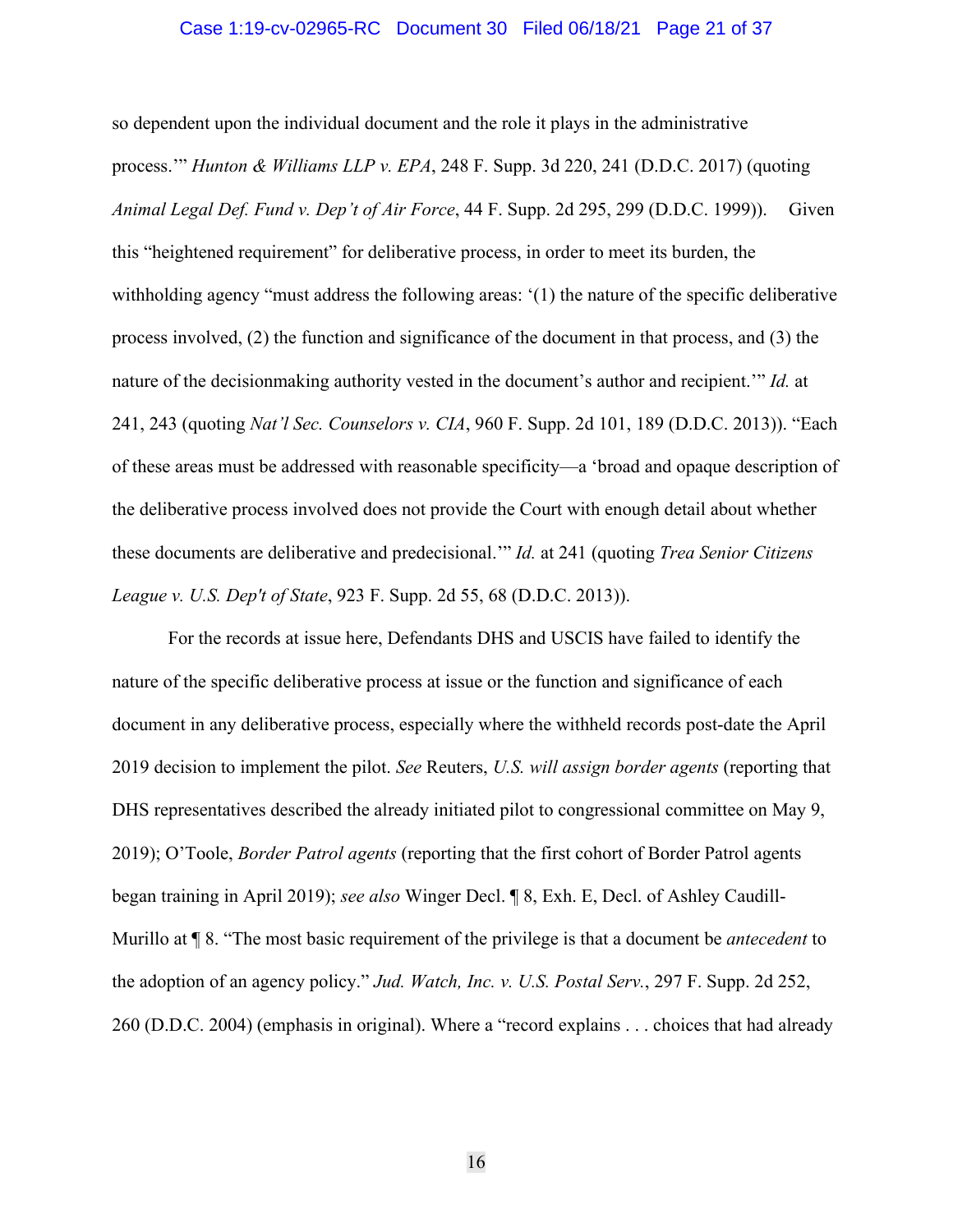#### Case 1:19-cv-02965-RC Document 30 Filed 06/18/21 Page 22 of 37

been made, it cannot be called predecisional and it therefore cannot be shielded under Exemption 5." *Pub. Emps. for Env't Resp.*, 288 F. Supp. 3d at 25.

#### a. *Defendant USCIS' Challenged Records*

Defendant USCIS' failure to identify the particular deliberative process at issue and the role of the document, especially where many of the withheld records appear to be designed to explain decisions already made or report facts regarding the operation of the pilot, is illustrated by looking to the limited information USCIS provided in the *Vaughn* index for challenged records themselves. The declaration from Terri White adds no more detail beyond what is provided in the *Vaughn* index. White Decl. at ¶¶ 20-22, Dkt. 28-4.

*Credible Fear Pilot Program and Credible Fear Training Plan*: There are what appear to be three different documents listed as one entry in the *Vaughn* index, all of which post-date the April 2019 start of the pilot. Dkt. 28-4 at 10-12. One is labeled as "US Border Patrol - USBP Credible Fear Pilot Program May 8, 2019." Dkt. 28-4 at 10-11. USCIS describes this as "[d]ocumentation about how the pilot program would work to include purpose, roles, responsibilities, training plan, workforce, and resources." *Id.* The second document is apparently another version of the same document, dated April 17, 2019. *Id.* at 11. The third document is labeled "Credible Fear Training for USBP Plan dated May 1, 2019" and described as "[i]nformation about how many CBP employees will receiving training and descriptions about the training CBP officers will receive." *Id.* In defense of withholding these documents in full, Defendant USCIS provides conflicting explanations—first based on "the deliberative process regarding development of the Credible Fear Task Force Pilot Program" and then based on "the deliberative process used to evaluate the Pilot Program, the status of such an internal review, and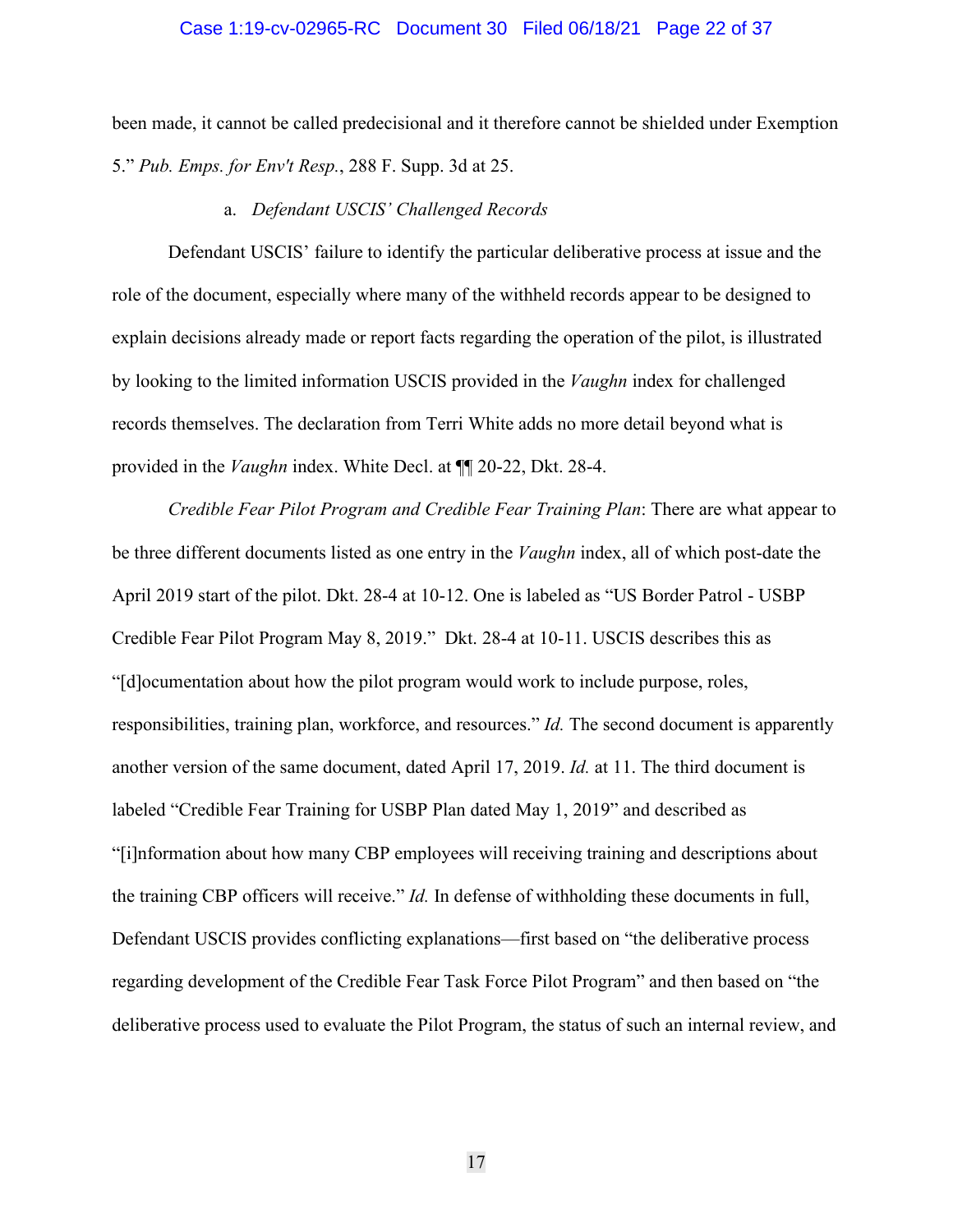#### Case 1:19-cv-02965-RC Document 30 Filed 06/18/21 Page 23 of 37

the methods utilized to conduct such review."[3](#page-22-0) *Id.* Defendant USCIS has failed to identify the role these documents played in any deliberative process, where the descriptions strongly suggest that they are explaining actions to be taken in implementing an already established pilot program. *See Pub. Emps. for Env't Resp.*, 288 F. Supp. 3d at 25.

*Asylum Facts and Stats*: This is a document described as "USCIS draft document of Asylum Facts and Status as of July 15, 2019." Dkt. 28-4 at 10. With respect to this document, the *Vaughn* index says only that "[t]he material withheld is pre-decisional deliberative information between the USCIS Office of the [D]irector and staff employees who are working on developing talking points with respect to asylum facts and stats." *Id.* This largely descriptive language is insufficient. First, it fails to identify the deliberative process at issue, because it does not establish that it is antecedent to any particular agency policy. This July 2019 record post-dates by many months the decision to implement the pilot program. If these talking points merely explain agency decisions already made, they are not predecisional. *See Pub. Emps. for Env't Resp.*, 288 F. Supp. 3d at 25; *Jud. Watch, Inc.*, 297 F. Supp. 2d at 263 (holding that material prepared for congressional testimony is not predecisional if it merely explains decisions already made). Second, if, as the title suggests, this record describes facts and statistics, then it is not part of any deliberative process. *See Petroleum Info. Corp.*, 976 F.2d at1434 ("Under the deliberative process privilege, factual information generally must be disclosed, but materials embodying officials' opinions are ordinarily exempt."). Third, it is not sufficient for the agency to rely on the label "draft." "A post-decisional document, draft or no, by definition cannot be 'predecisional."

<span id="page-22-0"></span><sup>&</sup>lt;sup>3</sup> The *Vaughn* index suggests that one or more of these three documents is a draft. Dkt. 28-4 at 11. Assuming this is true, the mere fact that a document is a draft does not render it subject to the deliberative process, where the agency has otherwise failed to meet its burden. *See Jud. Watch, Inc.*, 297 F. Supp. 2d at 260-61.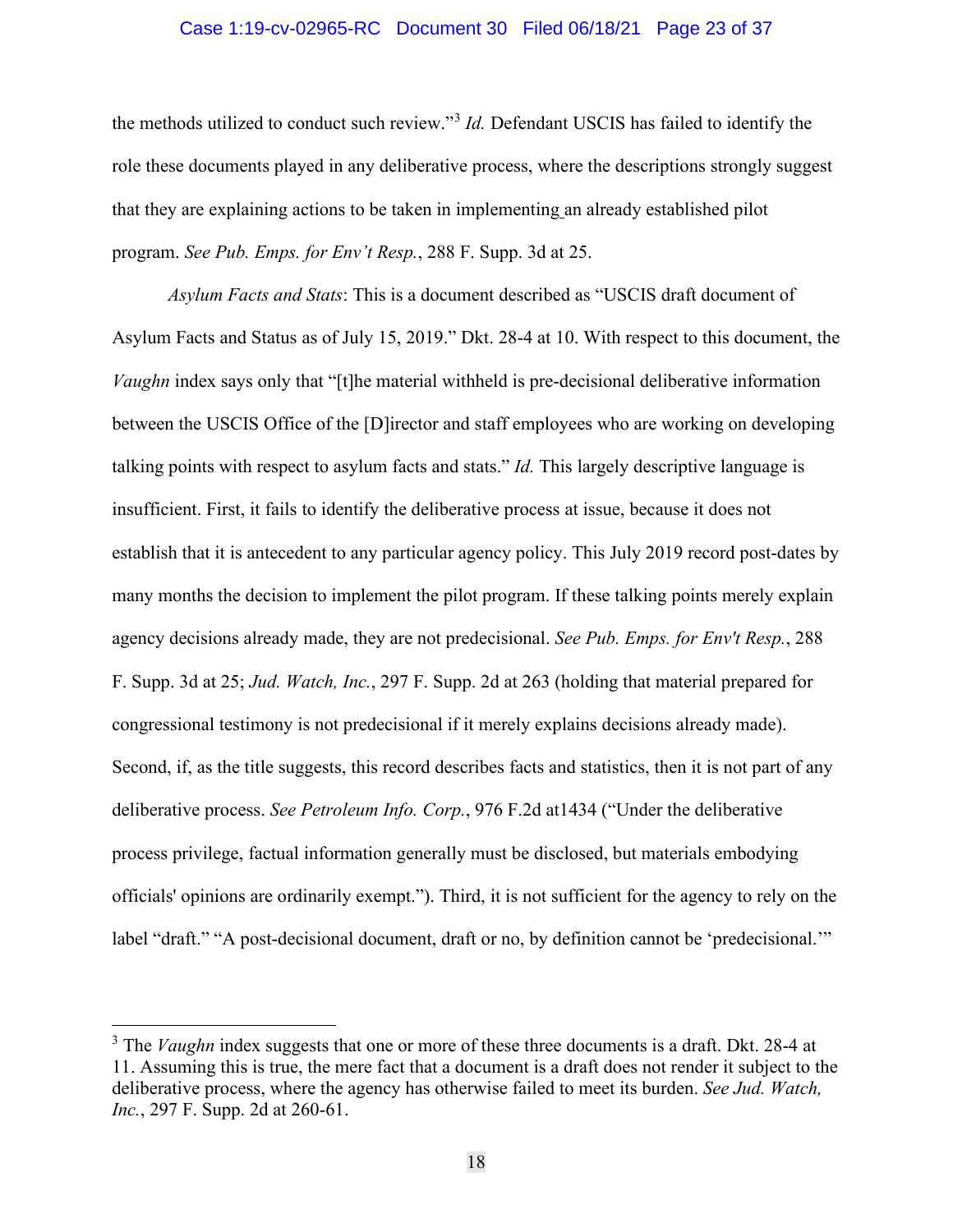#### Case 1:19-cv-02965-RC Document 30 Filed 06/18/21 Page 24 of 37

*Jud. Watch, Inc.*, 297 F. Supp. 2d at 260; *see id.* at 261 (holding that even where a document is predecisional, "drafts are not presumptively privileged" and the agency must still "identify the 'function and significance in the agency's decisionmaking process' of the redacted and withheld documents") (internal citation omitted). Finally, at a minimum, as discussed below, it is plain this record contains facts that should be segregated and produced. *See infra* Part IV.B.4.

*Draft Statements*: Similarly, there are two documents with separate *Vaughn* entries that describe draft statements regarding the pilot program, without establishing whether these drafts are predecisional or merely explain a program that was already up and running. Dkt. 28-4 at 13 ("Draft response to a media inquiry about a USCIS pilot program to train US Border Patrol Agents about how to conduct credible fear interviews); *id.* at 13-14 ("Draft talking points for the USCIS Director to present about the assistance CBP agents in the Los Angeles Office are providing to help with credible fear interviews.").

#### b. *Defendant DHS' Challenged Records*

Defendant DHS has similarly failed to meet the "heightened standard" to justify withholding records under the deliberative process privilege. The declaration from Catrina Pavlik-Keenan adds no significant detail beyond what is provided in the *Vaughn* index. Pavlik-Keenan Decl. at ¶¶ 35, 37-38, 41-42, Dkt. 28-3.

*Email Chain:* This record identified only as "Email chain – Re: interviews suspended." Dkt. 28-3 at 61. The agency reports in broad terms that the record is "an internal to DHS email chain consisting of 145 pages reflecting confidential, internal communications pertaining to legal issues associated with the draft USCIS delegation to CBP and the related draft MOU between CBP and USCIS." *Id.* Again, it is unclear whether "communications pertaining to legal issues" is pre- or post- decisional or even deliberative. *See Coastal States Gas Corp.*, 617 F.2d at 866.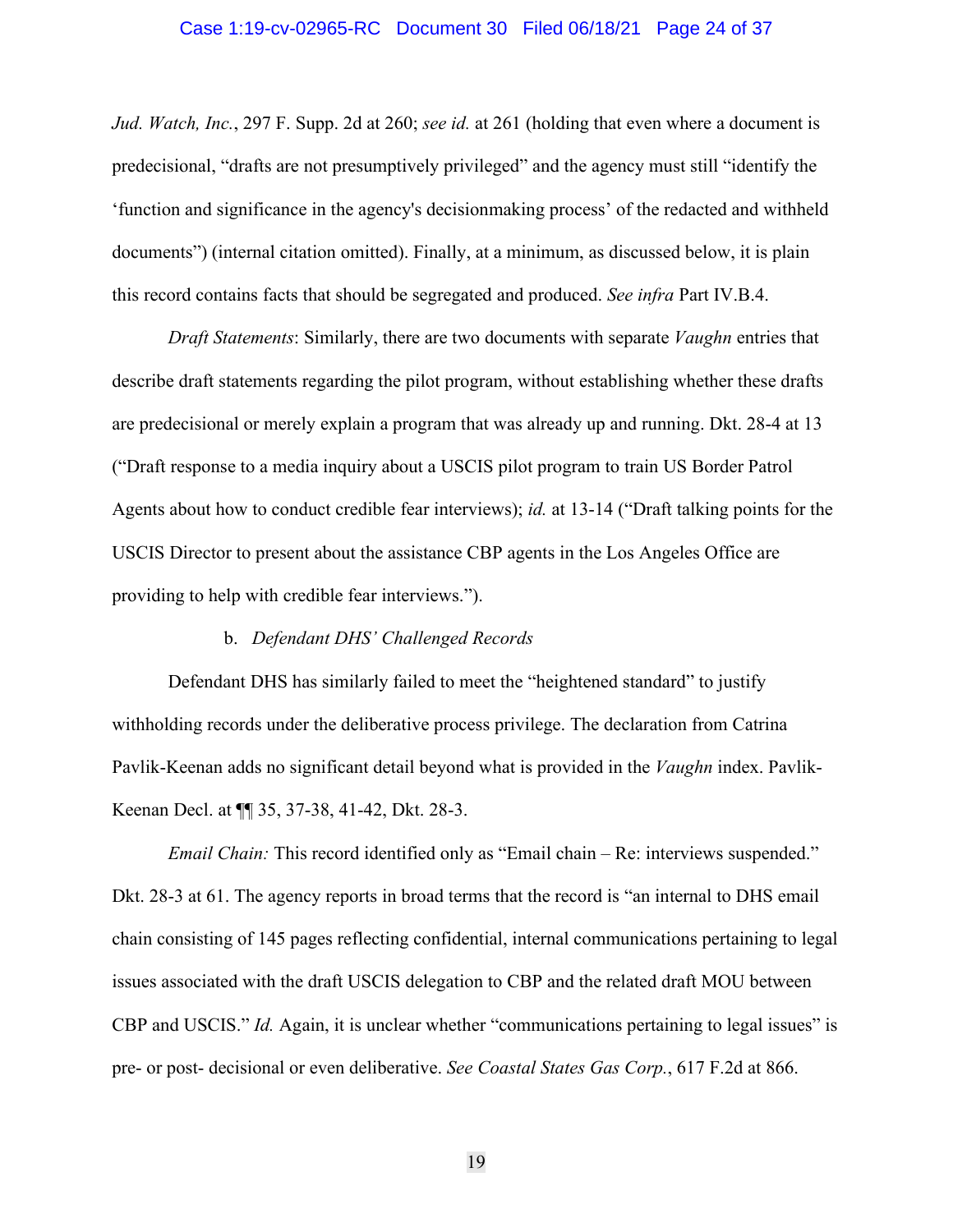#### Case 1:19-cv-02965-RC Document 30 Filed 06/18/21 Page 25 of 37

*Issue Paper and Briefing Memo*: These are two documents with separate *Vaughn* entries where the agency relies entirely on the draft nature of the records to defend their withholding. One is a record identified as "Issue paper regarding U.S. Border Patrol Credible Fear Program, dated May 16, 2019." Dkt. 28-3 at 36. The agency states only that it is a "non-final version of an issue paper" with highlighted comments and "action items." *Id.* The second is identified as "CBP Presser April 8 – Draft Briefing Memo." Dkt. 28-3 at 45. The agency asserts that "[t]his predecisional document is a briefing memo titled 'CBP Migration Statistics – Fiscal Year 2019 Year to Date'" marked "draft" with edits and comment bubbles and placeholders for input. *Id.* First, the first record clearly post-dates the April 2019 decision to launch the pilot program and DHS has provided insufficient information to confirm that the second record pre-dates that decision. Second, if these relate to some other decision, DHS has failed to adequately identify the nature of that deliberative process or the role these records play in that process. It is not enough that the records are "non-final"—if the issue paper or briefing memo describe decisions already made or play no role in shaping agency policy, they are not properly withheld under the deliberative process exception. *See Hunton & Williams*, 248 F. Supp. 3d at 240. At a minimum, factual information should be segregated and produced. *See infra* Part IV.B.4.

*Draft Outline*: This record is identified as "AS1-Outline of Immigration Actions 5 May Draft-Draft Outline." Dkt. 28-3 at 45. The agency describes this as "a 5 page working draft document . . . . titled 'Department of Homeland Security, Strategy to Address Crisis at the Southern Border, Draft Outline.' Portions of the document are not populated/left open for further input. This working draft document reflects internal discussions between DHS employee [sic] how to address the crisis at the Southern Border, including information DHS may have determined was confidential and not appropriate for release." *Id.* It is not clear, however, from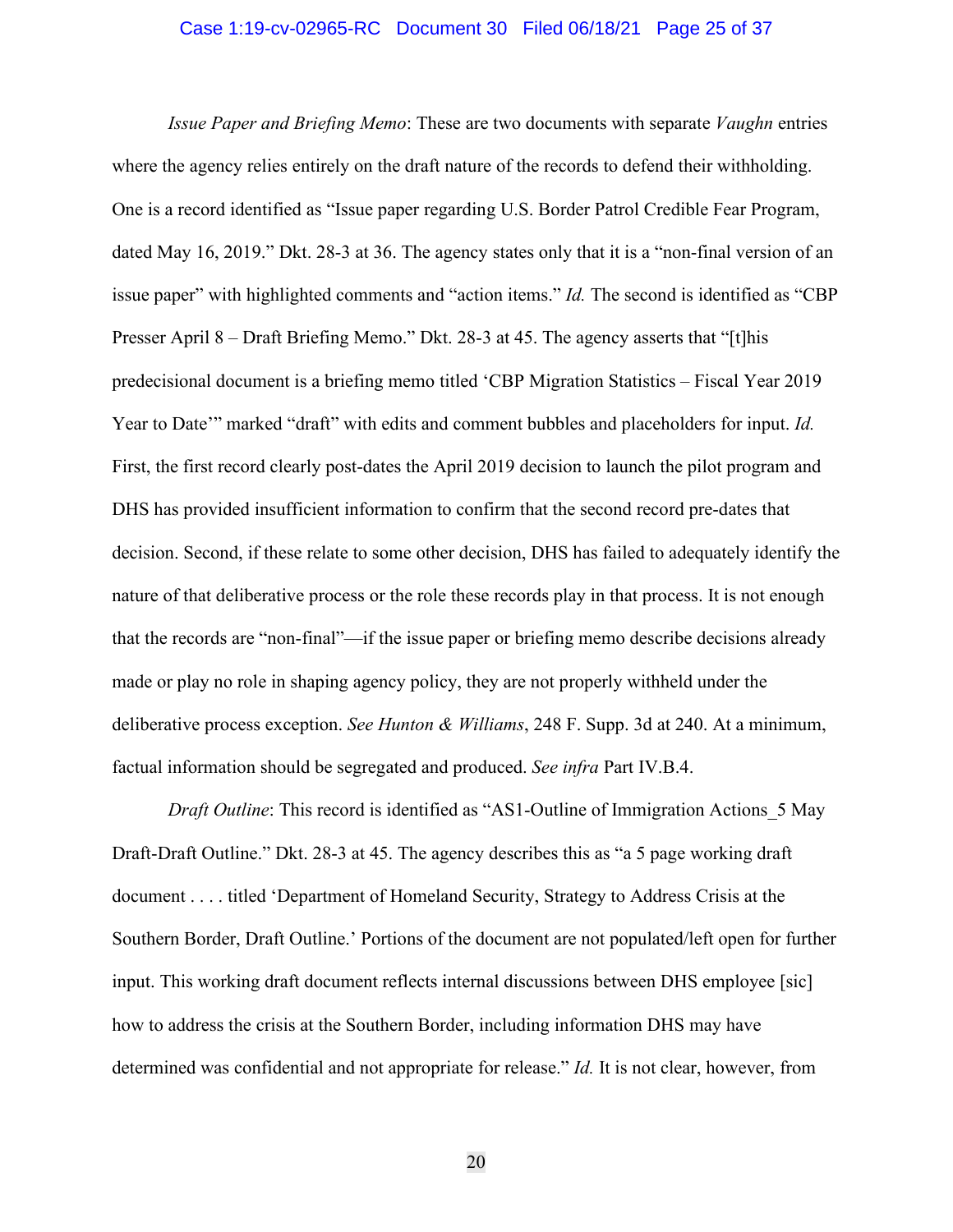#### Case 1:19-cv-02965-RC Document 30 Filed 06/18/21 Page 26 of 37

this brief description whether it pre-dates any particular decision or describes decisions already made "to address the crisis at the Southern Border." *See Pub. Emps. for Env't Resp.*, 288 F. Supp. 3d at 25.

*ASI Immigration Strategy Trackers and CBP Meeting Topics*: Finally, for several withheld records, Defendant DHS provided almost no information at all. *See* Dkt. 28-3 at 62 (document titled "AS1 Immigration Strategy Tracker (revised 11.14.19)" with only description as "Exemption (b)(5) has been applied to draft operational strategies considered and evaluated by the Agency. Release of these strategies would disclose deliberations concerning sensitive enforcement priorities."); *id.* (document titled "AS1 Immigration Strategy Tracker 5.20" with identical description); *id.* (document titled "CBP meeting mk edits Clean v1.1" with only description as "Exemption (b)(5) has also been applied to potential topics of discussion between CBP and USCIS regarding a number of immigration programs and initiatives. Release of these topics of discussion would disclose deliberations concerning sensitive priorities.").

Because Defendants USCIS' and DHS' disclosures "are insufficiently specific about the deliberative process at issue and the function and significance of each record in that process" Defendants have failed to meet their burden to justify the withholdings in this case. *Hunton & Williams*, 248 F. Supp. 3d at 243; *id.* at 242-43 (finding agency description that "[t]he withheld information is deliberative because EPA employees and managers were still internally discussing issues concerning responsive records and how to best coordinate the Agency's response, and were providing advice to the decision makers" insufficient because it failed to establish the record was "generated as part of a definable decision-making process") (internal quotation omitted).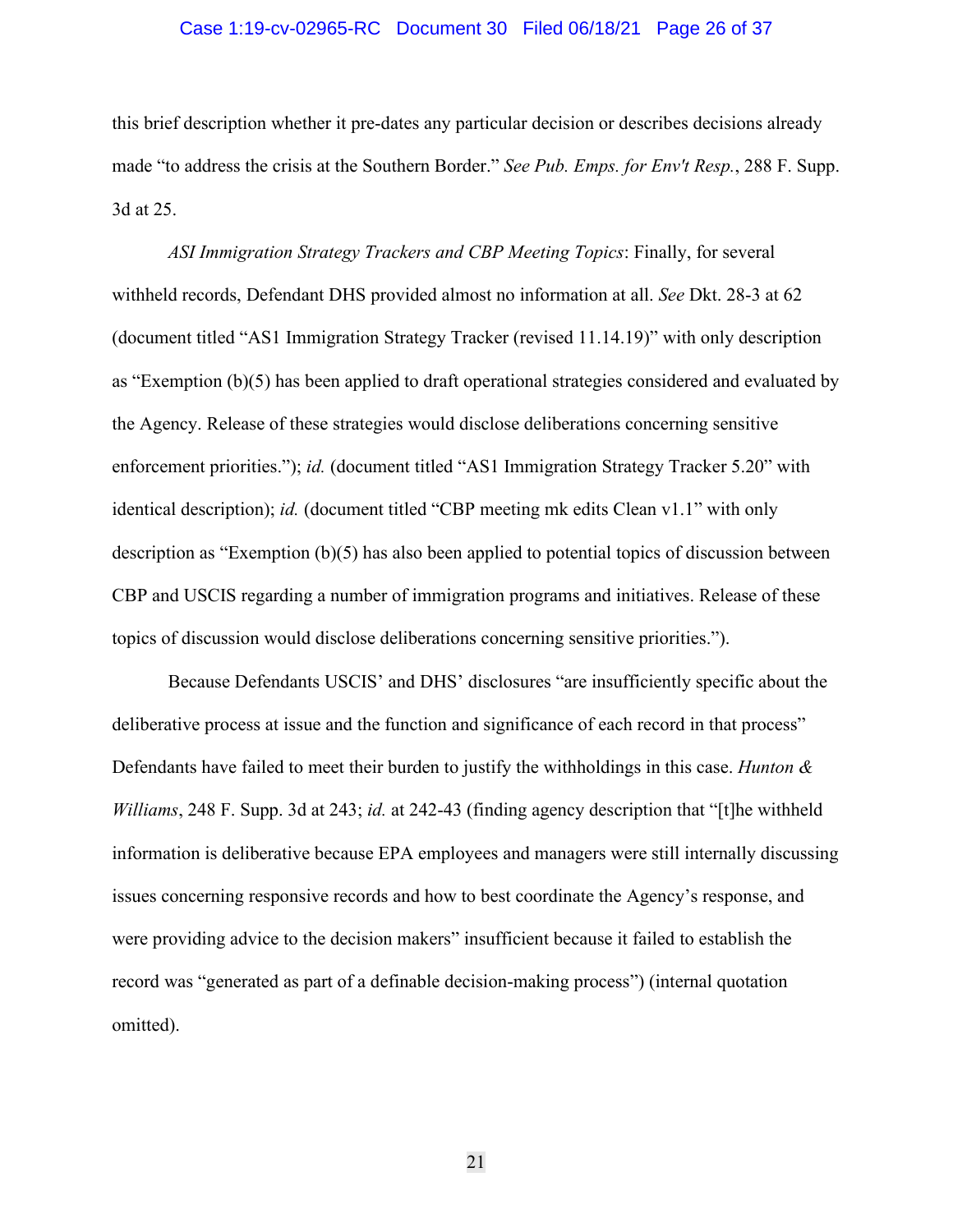## 2. *Defendants Improperly Withheld Documents Under the Attorney-Client Privilege*

"The attorney-client privilege protects confidential communications from clients to their attorneys made for the purpose of securing legal advice or services." *Tax Analysts v. IRS*, 117 F.3d 607, 618 (D.C. Cir. 1997) (citing *In re Sealed Case*, 737 F.2d 94, 98–99 (D.C. Cir. 1984)). "The privilege also protects communications that flow from attorneys to their clients, but only if the communications are based, at least in part, on confidential information obtained from the client." *Citizens for Resp. & Ethics in Wash. v. DOJ*, No. CV 19-1552 (ABJ), 2021 WL 1749763, at \*7 (D.D.C. May 3, 2021), *appeal pending*, No. 21-5113 (D.C. Cir. May 25, 2021) (citing *In re Sealed Case*, 737 F.2d at 98–99). It is the claimant's burden "to present to the court sufficient facts to establish the privilege; the claimant must demonstrate with reasonable certainty . . . that the lawyer's communication rested in significant and inseparable part on the client's confidential disclosure." *In re Sealed Case*, 737 F.2d at 99 (internal citation omitted and citing *Brinton v. Dep't of State*, 636 F.2d 600, 603-04 (D.C. Cir. 1980)).

The mere fact that the communication involves a member of the bar does not end the inquiry. *See Mead Data Cent., Inc. v. U.S. Dep't of Air Force*, 566 F.2d 242, 253 (D.C. Cir. 1977) ("The privilege does not allow the withholding of documents simply because they are the product of an attorney-client relationship . . . . "). For instance, the privilege does not extend to a "government attorney's 'advice on political, strategic, or policy issues, valuable as it may [be].'" *Jud. Watch, Inc. v. DHS,* 926 F. Supp. 2d 121, 145 (D.D.C. 2013) (quoting *In re Lindsey*, 148 F.3d 1100, 1106 (D.C. Cir. 1998), *aff'd in part, rev'd in part on other grounds*, 158 F.3d 1263 (D.C. Cir. 1998) (per curiam)). "And, where an agency lawyer serves in a mixed capacity that includes responsibilities that fall both within and 'outside the lawyer's sphere,' that lawyer's advice will be protected only to the extent that the lawyer offered it in their professional, legal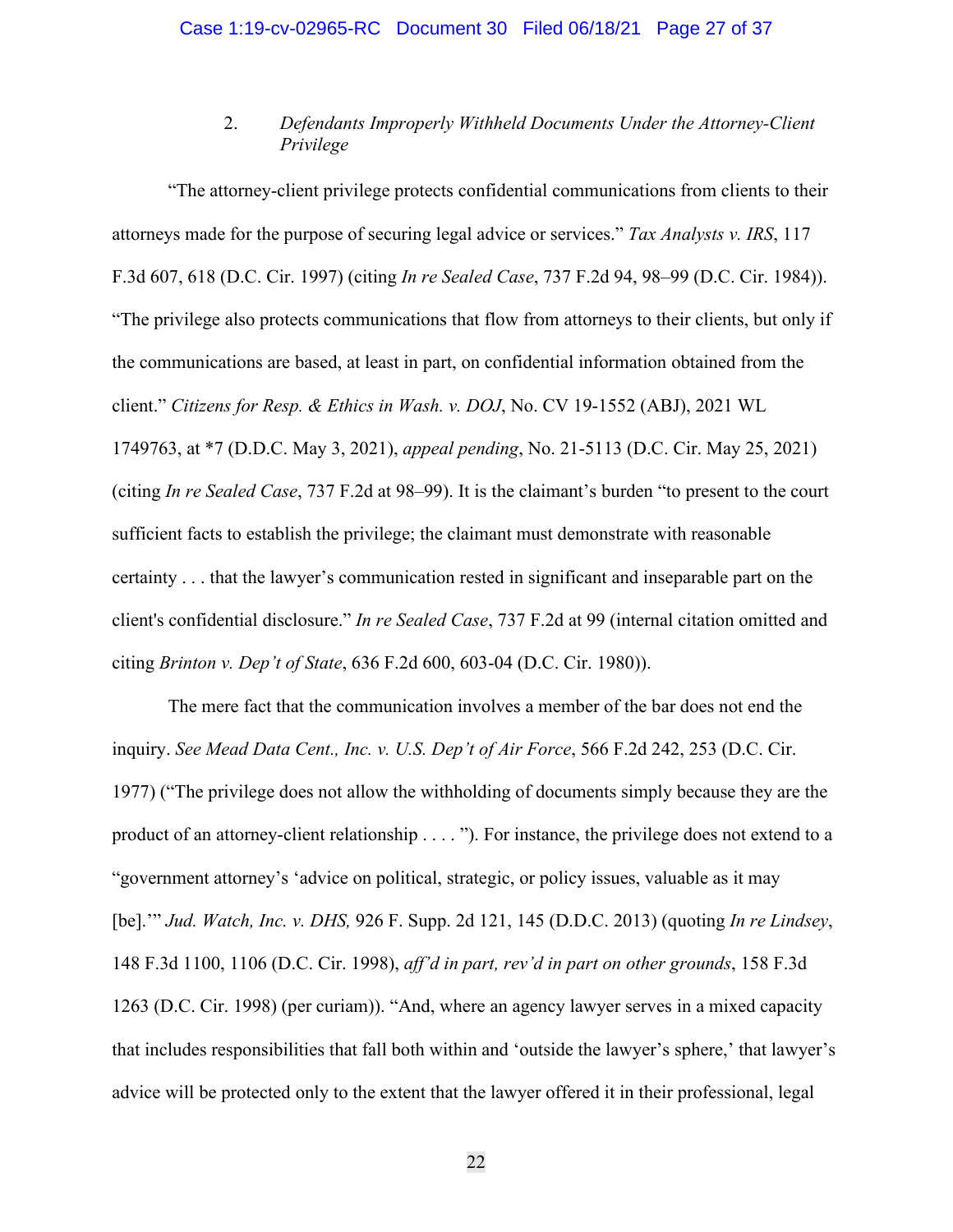capacity." *Citizens for Resp. & Ethics in Washington*, 2021 WL 1749763, at \*7 (citing *In re* 

*Sealed Case*, 737 F.2d at 99). "In this context, to invoke the privilege, [the agency] must

establish that securing legal advice was a 'primary purpose' of the agency's communication."

*Cause of Action Inst. v. DOJ*, 330 F. Supp. 3d 336, 347 (D.D.C. 2018).

Rather than meet these exacting standards, Defendant DHS has used boilerplate to assert

the attorney-client privilege. In each instance, the agency used identical stock language:

Portions of the withheld information may also be considered confidential communications between attorney and client [DHS] and as such is protected by the attorney-client privilege. The disclosure of attorney-client privileged information would inhibit the ability of the agency to seek and obtain legal advice from counsel, as well as provide those involved in litigation with the Department information and insight regarding the Department's legal position and strategies on certain matters, the release of which would harm the Department's ability to defend itself before a Court.

Email chain RE interviews suspended, Dkt. 28-3 at 61. This boilerplate, in combination with the

vague descriptions of the relevant records, discussed above, does not sustain the agency's burden

that any particular record contains protected legal advice that should be shielded from disclosure.

*See Pub. Emps. for Env't Resp.*, 288 F. Supp. 3d at 22.

# 3. *Defendants Have Not Demonstrated Reasonably Foreseeable Harm From Disclosure*

The 2016 FOIA Improvement Act codified the "foreseeable harm" standard established administratively in 2009 by then-Attorney General Holder. *Rosenberg v. U.S. Dep't of Defense*, 342 F. Supp. 3d 62, 72 (D.D.C. 2018), *partial reconsideration on other grounds*, 442 F. Supp. 3d 240 (D.D.C. 2020). The FOIA now provides that "[a]n agency shall . . . withhold information under this section only if . . . (I) the agency reasonably foresees that disclosure would harm an interest protected by an exemption described in subsection (b); or (II) disclosure is prohibited by law . . . ." 5 U.S.C. § 552(a)(8)(A)(i). This court has held that the "foreseeable harm"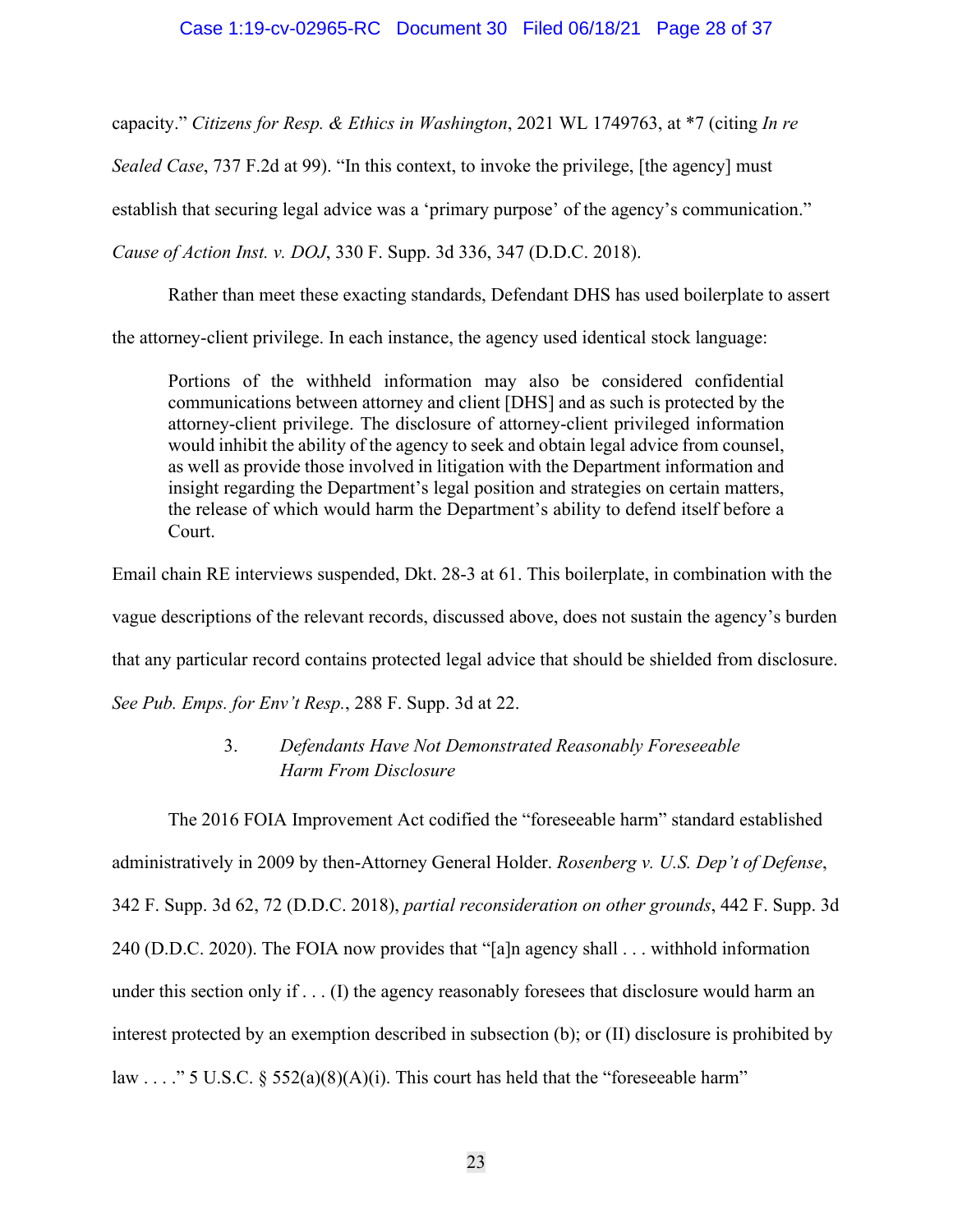#### Case 1:19-cv-02965-RC Document 30 Filed 06/18/21 Page 29 of 37

requirement imposes a "heightened standard" on agencies. *Jud. Watch, Inc. v. U.S. Dep't of Commerce*, 375 F. Supp. 3d 93, 100 (D.D.C. 2019); *see also Ctr. for Investigative Reporting v. U.S. Customs & Border Prot.*, 436 F. Supp. 3d 90, 106 (D.D.C. 2019). To carry "this independent and meaningful burden," *Ctr. for Investigative Reporting*, 436 F. Supp. 3d at 106, an agency must "identify specific harms to the relevant protected interests that it can reasonably foresee would actually ensue from disclosure of the withheld materials" and "connect[] the harms in [a] meaningful way to the information withheld." *Judicial Watch, Inc. v. DOJ*, No. 17- 0832 (CKK), 2019 WL 4644029, at \*5 (D.D.C. Sept. 24, 2019). Further, while agencies "may take a categorical approach—that is, group together like records" *Rosenberg*, 342 F. Supp. 3d at 78, the agency cannot rest on "nearly identical boilerplate statements" and "generic and nebulous articulations of harm." *Judicial Watch*, 2019 WL 4644029, at \*4-5.

Here Defendants have done just that—relied on boilerplate to justify the harm. Defendants USCIS and DHS use "identical boilerplate statements" of harm for each of the withheld documents, despite the diversity of records at issue. Dkt. 28-[4](#page-28-0) at  $10-15^4$ ; Dkt. 28-3 at 36, 45, 61 ("Disclosure of this information would be misleading, as well as inhibit the candid

Dkt. 28-4 at 10, 13, 14.

<span id="page-28-0"></span><sup>4</sup> Defendant USCIS' description of harm consists of the following:

Disclosure of the information would (1) impair open, frank discussions on matters of policy between subordinates and superiors; (2) lead to a premature disclosure of proposed policies before they are actually finalized and adopted; and (3) create public confusion that might result from disclosure of reasons discussed and rationales that were not in fact ultimately the grounds for an agency's action in its final decision making. Releasing the information withheld would chill or deter USCIS employees form engaging in the candid and frank discussions that are so important and necessary when employees are working and sharing ideas to put together accurate agency information which will ultimately be provided to the public once that information is final.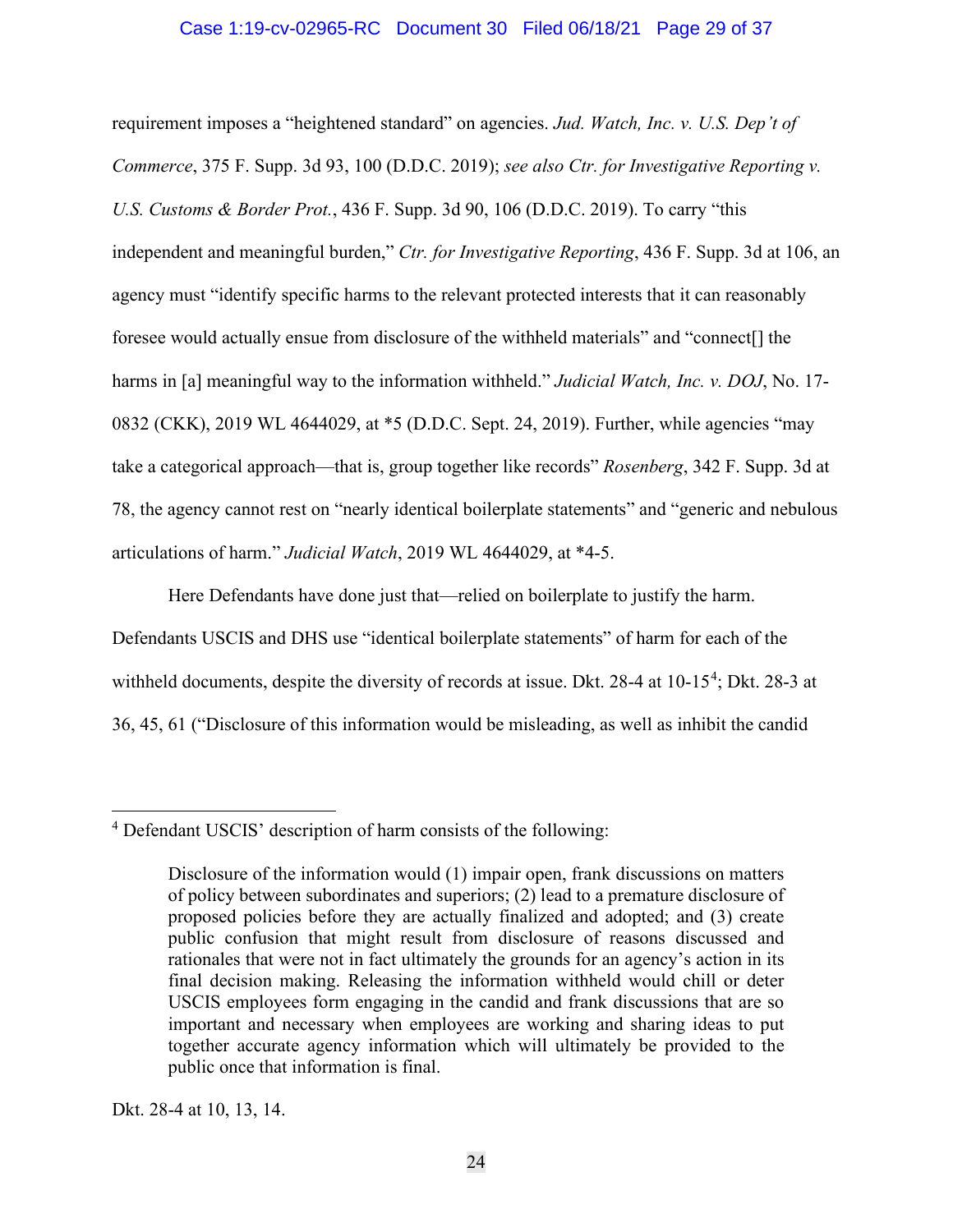#### Case 1:19-cv-02965-RC Document 30 Filed 06/18/21 Page 30 of 37

discussion of issues between employees."). Further, in three instances, Defendant DHS has simply failed to identify any interest protected by the deliberative process privilege. Dkt. 28-3 at 62 ("Release of these [strategies/topics of discussion] would disclose deliberations concerning sensitive agency priorities."). These boilerplate or nebulous statements of harm cannot meet the "heightened standard" for establishing foreseeable harm. *Jud. Watch, Inc.*, 375 F. Supp. 3d at 100.

### 4. *Defendants Did Not Release All Reasonably Segregable Information*

Because "[t]he focus of the FOIA is information, not documents [ ] an agency cannot justify withholding an entire document simply by showing that it contains some exempt material." *Mead Data Cent., Inc.*, 566 F.2d at 260. Rather, FOIA requires the agency to release "[a]ny reasonably segregable portion of a record . . . after deletion of the portions which are exempt under this subsection." 5 U.S.C. § 552(b); *see also* 566 F.2d at 260 ("It has long been a rule in this Circuit that non-exempt portions of a document must be disclosed unless they are inextricably intertwined with exempt portions."). "Before approving the application of a FOIA exemption, the district court must make specific findings of segregability regarding the documents to be withheld." *Sussman v. U.S. Marshals Serv.*, 494 F.3d 1106, 1116 (D.C. Cir. 2007) (citing *Summers v. DOJ*, 140 F.3d 1077, 1081 (D.C. Cir. 1998)).

As discussed, Defendant DHS withheld 3,211 pages in full, including all the records Plaintiffs now challenge.<sup>[5](#page-29-0)</sup> Yet DHS offers only a general assertion that it conducted a "line by line review, and all releasable information has been released pursuant to the FOIA." Pavlik-

<span id="page-29-0"></span><sup>5</sup> Plaintiffs note that the Bates numbers on Defendant DHS' *Vaughn* index do not correspond with the Bates stamps on the productions released to Plaintiffs. Nevertheless, because so few records were released, even in part, Plaintiffs are able to confirm that the challenged records were withheld in full.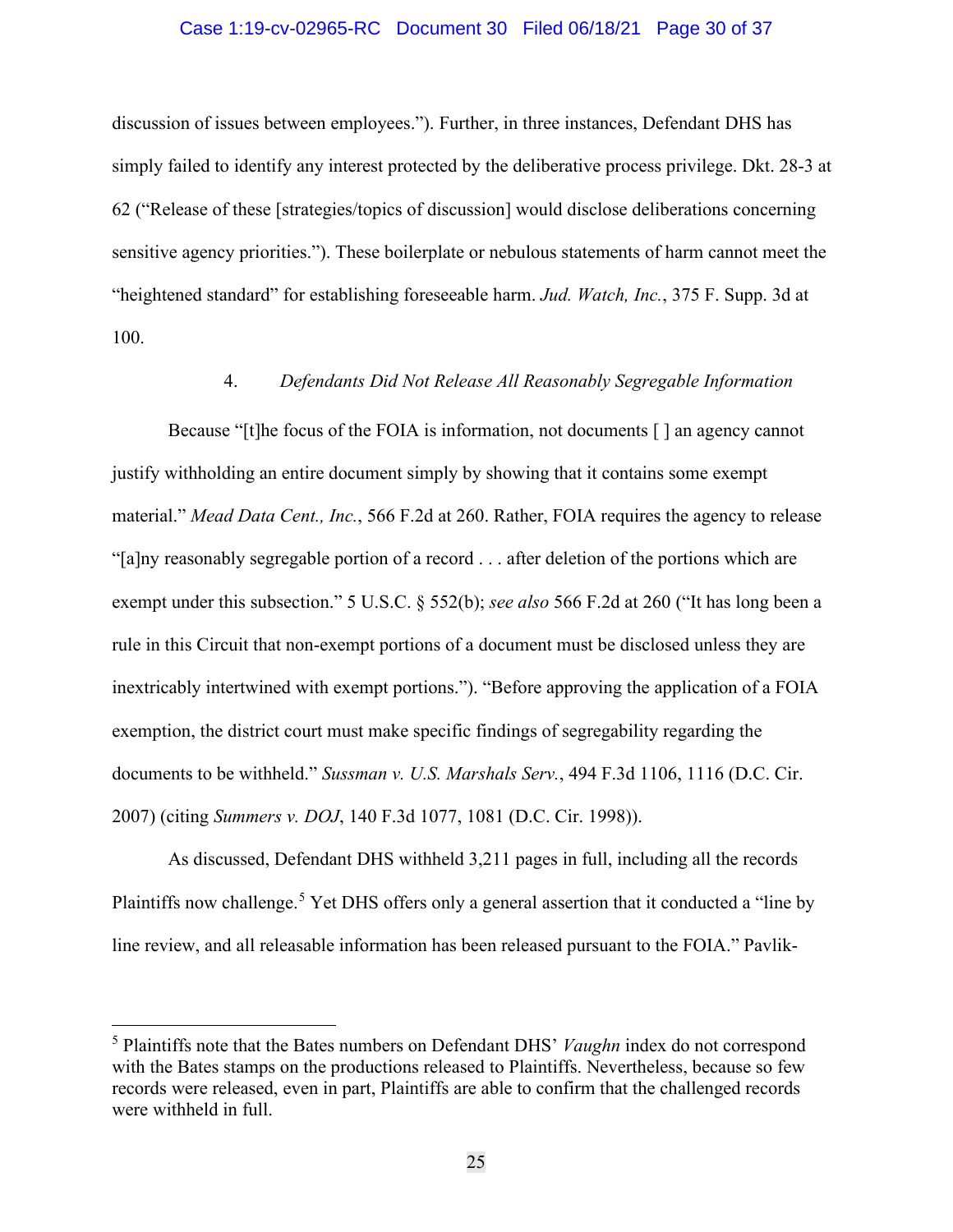#### Case 1:19-cv-02965-RC Document 30 Filed 06/18/21 Page 31 of 37

Keenan Decl. at ¶ 53, Dkt. 28-3. Similarly, Defendant USCIS's *Vaughn* index repeatedly asserts that "[a]ll other information was segregated and reviewed line by line and determined nonexempt and disclosed." Dkt. 28-4 at 10-15. This is inadequate, especially where, even with the limited information Defendants have provided, it is clear that many of these records contain factual information. *See, e.g.,* Dkt. 28-4 at 10 (USCIS draft document of Asylum Facts and Stats; Credible Fear Training for USBP Plan dated May 1, 2019, including "Information about how many CBP employees will receive training and descriptions about the training CBP officers will receive."); Dkt. 28-3 at 45 (Draft Briefing Memo titled "CBP Migration Statistics – Fiscal Year 2019 Year to Date."). Thus, even assuming some portions of these records are properly withheld under Exemption 5, Defendants have failed to show that they properly withheld *all* of these records. *See Pub. Emps. for Env't Resp.*, 288 F. Supp. 3d at 27 (finding "boilerplate, conclusory language to describe [the agency's] efforts to segregate nonexempt, factual material from exempt material" inadequate to withhold).

\* \* \*

For the foregoing reasons, Plaintiffs maintain that Defendants USCIS and DHS have failed to show that they challenged records were properly withheld and asks the Court to order their production. If the Court is not prepared to order disclosure of the withheld documents, it should review those withholdings *in camera* to determine whether they satisfy the criteria for properly withholding under Exemption 5. *See Pub. Emps. for Env't Resp.*, 288 F. Supp. 3d at 22 ("In conducting its review, a court may also rely on its own *in camera* examination of disputed documents to determine whether they were properly withheld under the claimed statutory exemptions."). The limited number of documents at issue make *in camera* review a preferred option if the Court has remaining questions regarding the propriety of Defendants' withholdings.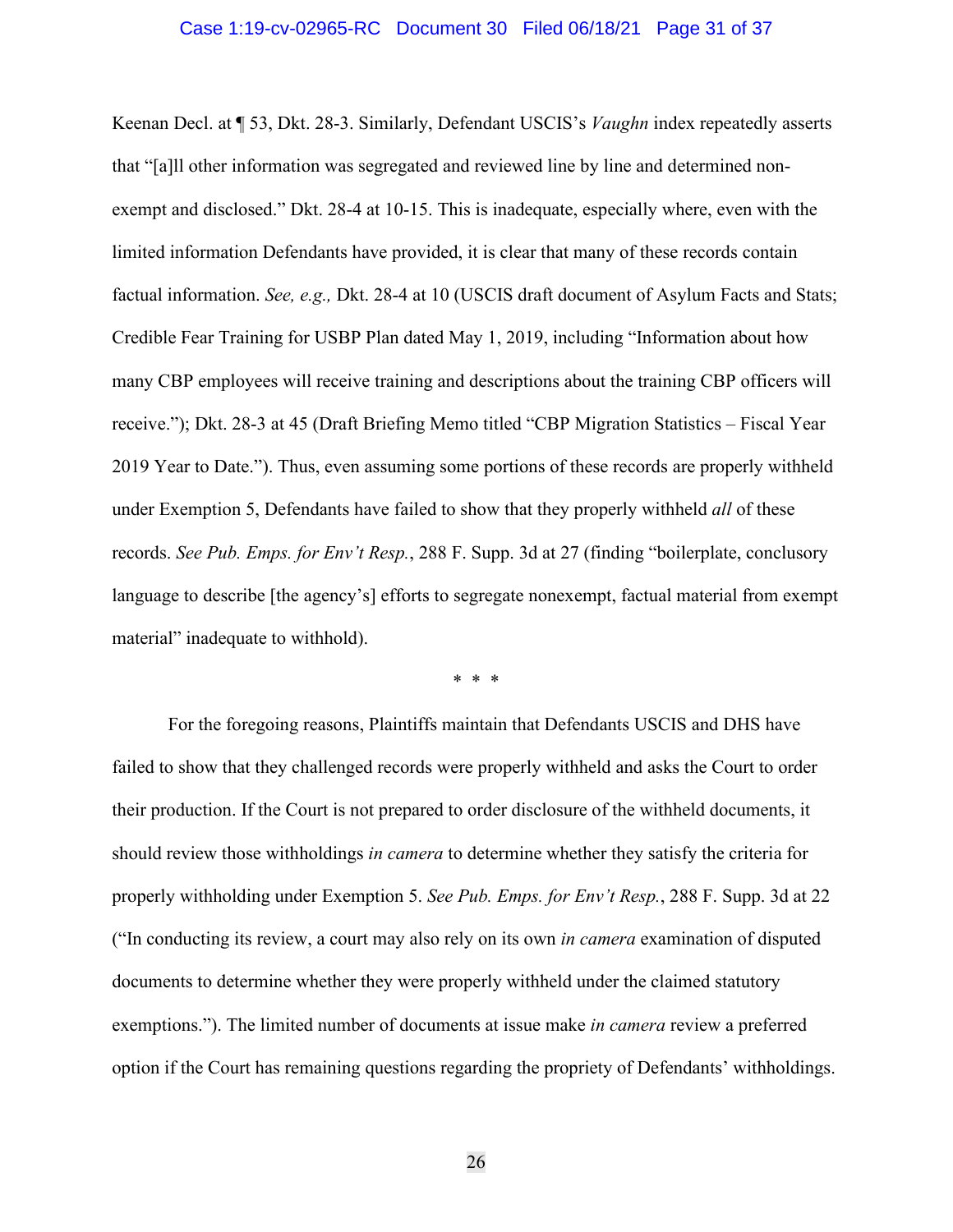*See Bloche v. Dep't of Def.*, 414 F. Supp. 3d 6, 42 (D.D.C. 2019) (finding that "'*in camera* inspection may be particularly appropriate . . . when the number of withheld documents is relatively small.'") (quoting *Spirko v. U.S. Postal Serv.*, 147 F.3d 992, 996 (D.C. Cir. 1998) (internal quotations omitted)).

### **C. Defendants Improperly Withheld Records under Exemptions 6 and 7(c)**

<span id="page-31-0"></span>An agency may apply Exemption 6 to withhold "personnel and medical files and similar files the disclosure of which would constitute a clearly unwarranted invasion of personal privacy." 5 U.S.C. § 552(b)(6). When applying the exemption, the court must balance the "privacy interest that would be compromised by disclosure against any public interest in the requested information." *Multi AG Media LLC v. U.S. Dep't of Agric.*, 515 F.3d 1224, 1228 (D.C. Cir. 2008). The D.C. Circuit has emphasized that "under Exemption 6, the presumption in favor of disclosure is as strong as can be found anywhere in the Act." *Id*. at 1227 (internal quotation omitted). Where the agency cannot meet the first prong by demonstrating that the redacted information is "personnel, medical, or similar files," the query ends and Exemption 6 does not apply. *Schonberger v. Nat'l Transp. Safety Bd.*, 508 F. Supp. 941, 942 (D.D.C. 1981). When there is a privacy interest at stake, the court will then examine the public interest to determine if it outweighs the privacy interest and the information should be disclosed. *Dep't of Def. v. Fed. Labor Relations Auth.*, 510 U.S. 487, 497 (1994).

Exemption 7(C) may exempt information compiled for law enforcement purposes when disclosure "could reasonably be expected to constitute an unwarranted invasion of personal privacy." 5 U.S.C.  $\S 552(b)(7)(C)$ . The threshold inquiry in determining the propriety of a 7(C) exemption is whether the records were compiled for law enforcement purposes. *FBI v. Abramson*, 456 U.S. 615, 622 (1982). If the records were compiled for law enforcement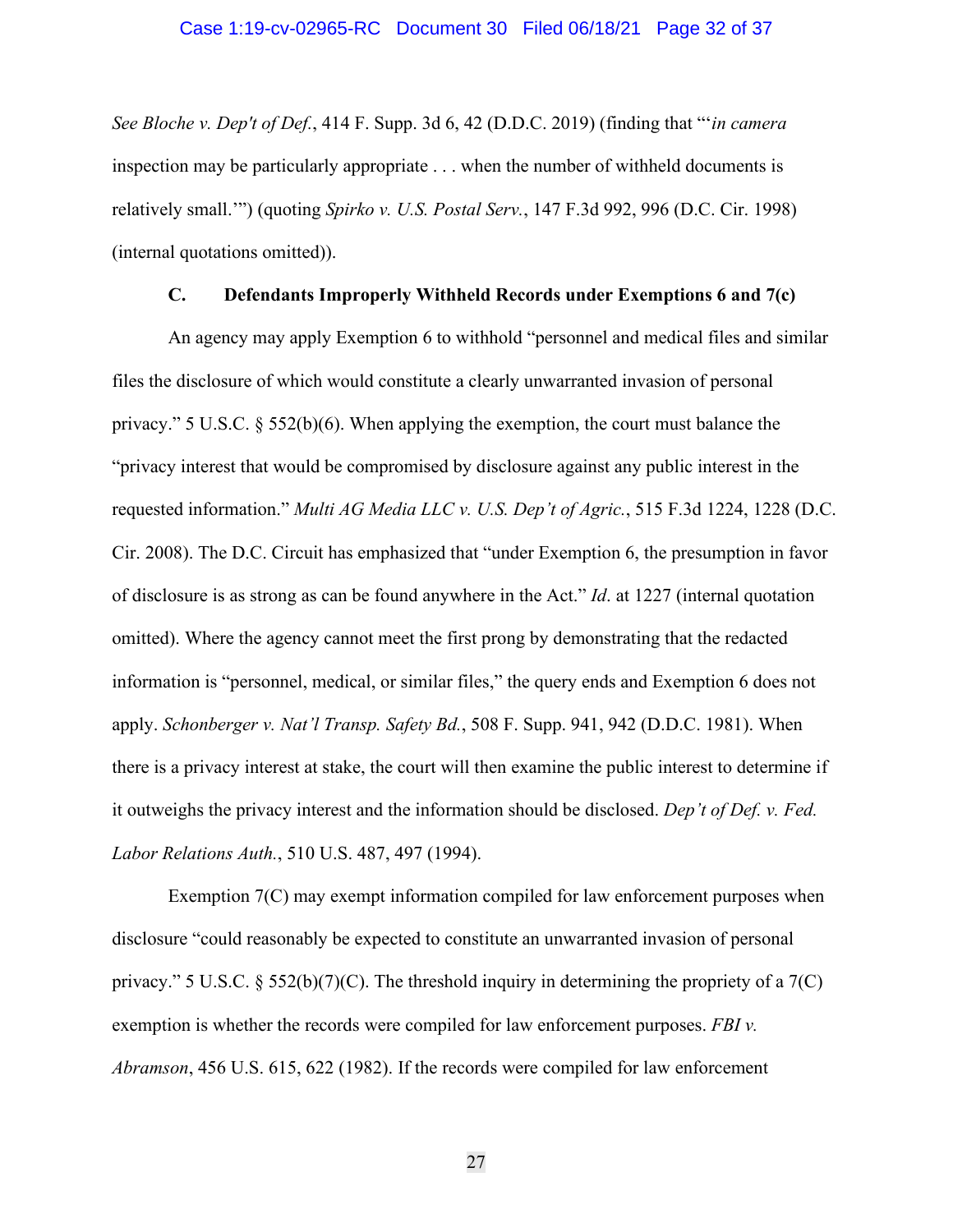#### Case 1:19-cv-02965-RC Document 30 Filed 06/18/21 Page 33 of 37

purposes, the court may then consider whether release of the information would "constitute an unwarranted invasion of privacy." *Id.* If the privacy interest is "nontrivial," the requester must demonstrate that the public interest in the records is "significant" and the disclosure is likely to advance that interest. *Tuffly v. DHS*, 870 F.3d 1086, 1092-1093 (9th Cir. 2017) (internal quotations omitted). As with Exemption  $(b)(6)$ , the court must then balance the privacy interest against the public interest. *ACLU v. DOJ*, 655 F.3d 1, 6 (D.C. Cir. 2011); *see Families for Freedom v. CBP*, 797 F. Supp. 2d 375, 398-99 (S.D.N.Y. 2011) (holding public interest in understanding whether the expectations and requirements articulated in a memoranda reflect high-level agency policy outweighed privacy interest in names of government officials; officials' names, "not phone numbers or other more intrusive categories of personal information," were sought by requesters).

With regard to Exemption (b)(6), Plaintiffs note as an initial matter that they seek only the withheld names of CBP officers and do not seek other information, such as home or email addresses or phone numbers, for these individuals. *See* Winger Decl. ¶ 6, Exh. D. The Court should find that the mere release of names in this context is *not* encompassed by the prohibition on the release of information relating to "personnel, medical, or similar files," where the names appear in the course of employment duties. *See Aguirre v. SEC*, 551 F. Supp. 2d 33, 54 (D.D.C. 2008); *Leadership Conf. on Civil Rights v. Gonzales*, 404 F. Supp. 2d 246, 257 (D.D.C. 2005). Here, the records relate to the Border Patrol agents assigned to adjudicate asylum screenings; thus, these officers stood in the same posture as the asylum officers, whose names were not redacted, for purposes of this threshold query. *See* Winger Decl. ¶ 6, Exh. D (listing the names and email addresses for approximately thirty USCIS asylum officers).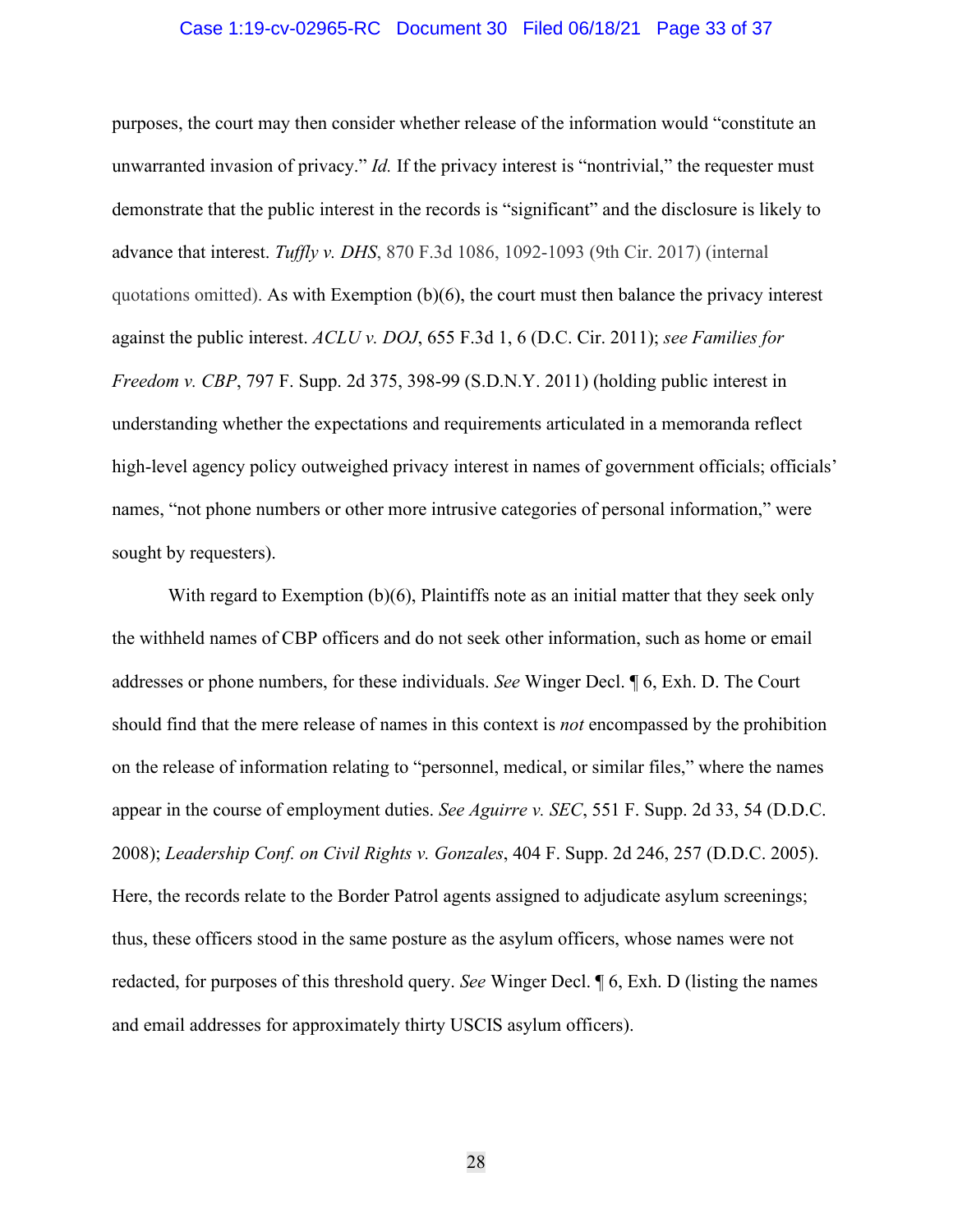### Case 1:19-cv-02965-RC Document 30 Filed 06/18/21 Page 34 of 37

While Plaintiffs do not concede that this record related to the adjudication of threshold asylum screening is compiled for law enforcement purposes,<sup>[6](#page-33-0)</sup> even if the Court concludes that the names of Border Patrol agents constitute the type of record properly captured in the threshold queries of Exemptions (b)(6) and (b)(7)(C), the release of this information does not trigger either an "unwarranted invasion of privacy," as contemplated under (b)(6), nor cannot it "reasonably be expected to constitute an unwarranted invasion of personal privacy," as encompassed by (b)(7)(C). The Supreme Court has noted that the more generous standard for protecting privacy attaches to Exemption  $(b)(7)(C)$ , but Plaintiffs urge that even under a more generous standard, the minimal privacy interest implicated in this case cannot outweigh the significant public interest in the release of the Border Patrol agents' names. *See Roth v. DOJ*, 642 F.3d 1161, 1181 (D.C. Cir. 2011) (public interest in knowing whether FBI refused to disclose exonerating information to death row inmate outweighed privacy interests of men potentially inculpated in a crime). Further, especially given the nature of the government program at issue here, which was deemed likely unlawful by a federal court, the Court should construe the exemptions narrowly in favor of disclosure. *See DOJ v. Landano,* 508 U.S. 165, 181 (1993) (citations omitted).

<span id="page-33-0"></span><sup>&</sup>lt;sup>6</sup> Defendants argue that the Court should presume that records containing the names of Border Patrol agents are protected under this exemption because the agencies were performing law enforcement functions in creating these records. Dkt. 28-1 at 19. No such presumption is warranted here, where Border Patrol agents – employed and trained by a law enforcement agency –were performing duties that encompass the adjudication of asylum claims, a humanitarian form of immigration relief, which is *not* a law enforcement function. *A.B.-B.*, 2020 WL 5107548, at \*7 (explaining that "DHS regulations and [US]CIS guidelines . . . require that asylum interviews be nonadversarial proceedings with a neutral decision-maker.") (citing 8 C.F.R. § 208.30(d)); *but see Gosen v. USCIS*, 75 F.Supp.3d 279, 289 (D.D.C. 2014) (holding USCIS asylum officers may act as law enforcement officers). Moreover, as noted above, Defendant USCIS *did* release the names and email addresses of USCIS asylum officers, substantially undermining its claim that the agency considers this record to be compiled for law enforcement purposes. *See* Winger Decl. ¶ 6, Exh. D (listing the names and email addresses for approximately thirty USCIS asylum officers).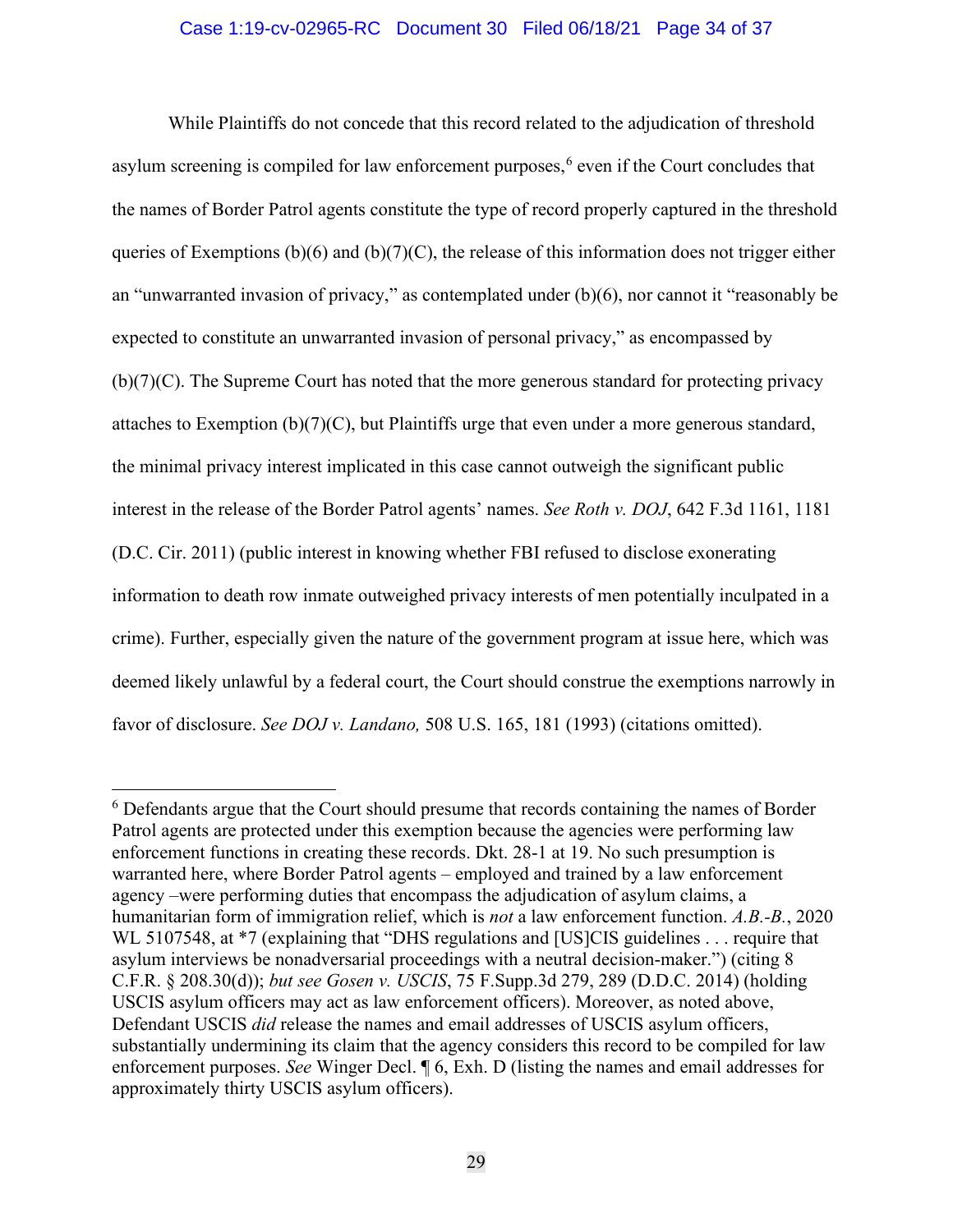#### Case 1:19-cv-02965-RC Document 30 Filed 06/18/21 Page 35 of 37

The privacy interest at issue here is "de minimus." *Multi AG Media*, 515 F.3d at 1229-30. The mere release of a name in this context does not implicate "intimate and potentially embarrassing information." *Painting & Drywall Work Pres. Fund, Inc. v. HUD*, 936 F.2d 1300, 1302 (D.C. Cir. 1991). Moreover, while Defendants raise general claims of "harm" or "harassment" that might befall government employees if names are released, they point to no concrete examples that such harm or harassment would indeed ensue from the release of names. *See also* Fluharty Dec. ¶ 13 (pointing to no evidence that asylum seekers have harmed or threatened their interviewers); *Nat'l Ass'n of Ret. Fed. Emps. v. Horner,* 879 F.2d 873, 878 (D.C. Cir. 1989) (requiring "a causal relationship between the disclosure and the threatened invasion of privacy") (citations omitted); *see also Hall v. DOJ*, 552 F. Supp. 2d 23, 30 (D.D.C. 2008).

The significant interest of the public, including advocates, practitioners, and asylum seekers potentially subjected to the pilot program, in knowing whether the officer who conducted a credible fear interview was a Border Patrol officer outweighs the minimal privacy interest is this case. Defendants specifically prevented asylum seekers and their attorneys from learning whether or not their interviewer was a true USCIS asylum officer or a poorly trained Border Patrol agent. Fluharty Decl. at ¶ 11; O'Toole, *Border Patrol Agents*. The practice of assigning Border Patrol agents officers to conduct these key threshold screenings – of an extreme and consequential nature – concretely harmed asylum seekers, who faced summary removal as a consequence of receiving a negative threshold screening. Fluharty Decl. at ¶¶ 6; 12: 19; 22-24. As a threshold matter, Border Patrol agents were more likely to enter a negative credible fear determination than a properly trained asylum officer. *See* O'Toole, *Border Patrol Agents;*  Winger Decl. ¶ 6, Exh. C, CBP Activity Summary to Date, Nov. 19, 2019; *see also* Fluharty Decl. ¶ 6. Moreover, asylum seekers and their attorneys reported mistreatment, including Border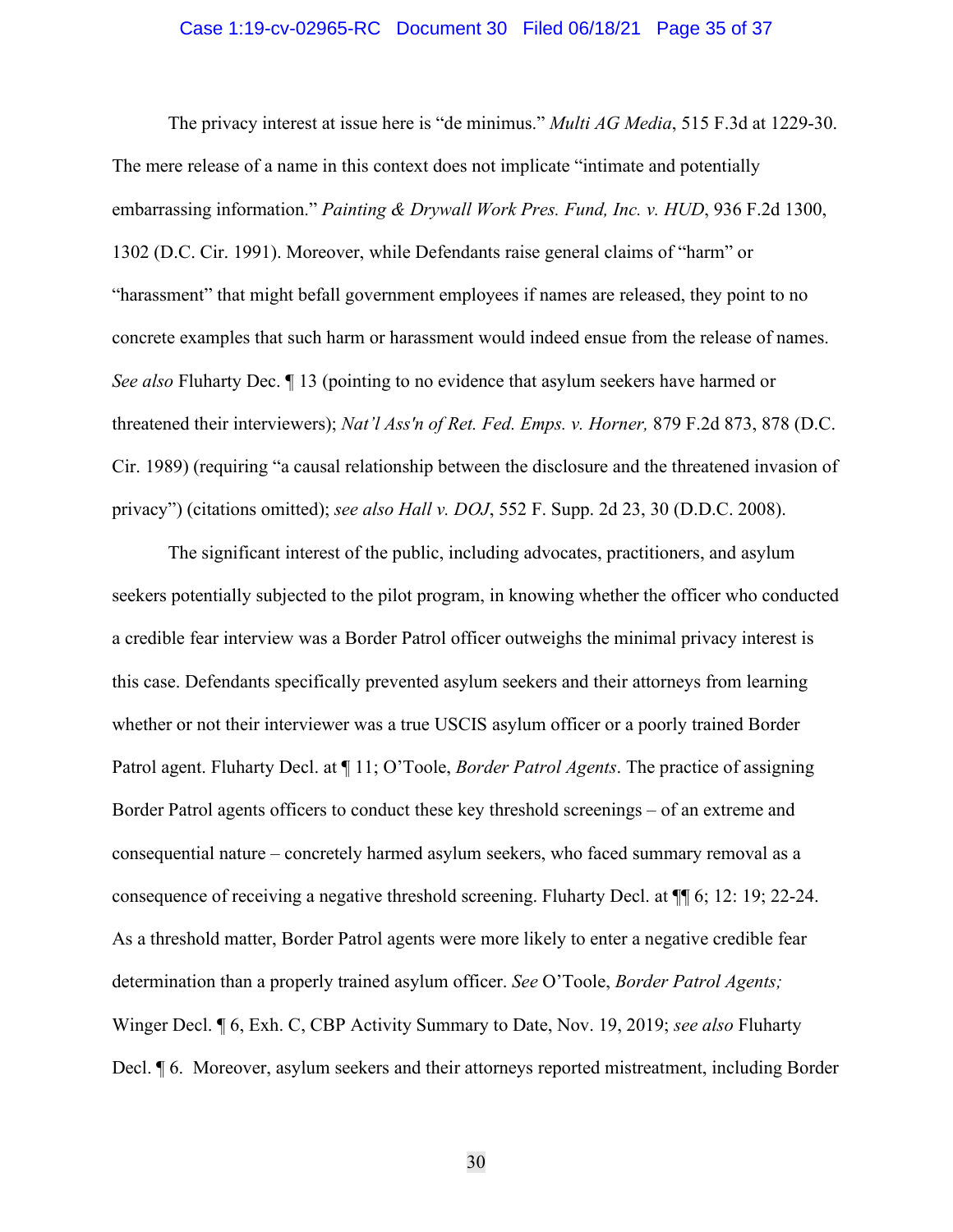#### Case 1:19-cv-02965-RC Document 30 Filed 06/18/21 Page 36 of 37

Patrol agents telling asylum seekers who had suffered sexual violence "…that what occurred to them was their fault." Fluharty Decl. ¶ 12; *see also* ¶ 19 (describing aggressive interrogation and failing to accurately record testimony). The conduct of Border Patrol agents in implementing this pilot program increases the public interest in disclosure. *See Am. Immigr. Laws. Ass'n v. Exec. Off. for Immigr. Rev.*, 830 F.3d 667, 675-76 (D.C. Cir. 2016) (noting the public interest in misconduct by immigration judges).

Asylum seekers cannot seek a remedy for this harm – and advocates and the public cannot understand the full scope of who was injured by the program – unless asylum seekers can confirm that their interviewer was a Border Patrol agent. Fluharty Decl. ¶¶ 22-24; *see ACLU*, 655 F.3d at 14 ("[P]laintiffs are not (or at least not only) seeking to show that the government's tracking policy is legally improper, but rather to show what that policy is and how effective or intrusive it is."). As Ms. Fluharty outlines, if an asylum seeker can confirm that he or she was interviewed by a Border Patrol agent this will assist attorneys in filing motions for reconsiderations of negative screening determinations, Fluharty Decl. ¶ 22, as well as help impacted asylum seekers challenge expedited removal orders as a result of a negative screening determination and avoid the negative consequences of these removal orders, *id.* ¶¶ 23-24. This includes individuals who may have been physically removed erroneously as well as individuals who remain in the country under electronic monitoring. *Id*. Plaintiffs therefore urge the Court that in the context of this unprecedented governmental program, given the stakes at play and the ongoing consequences of this government operation, the public interest in release of Border Patrol agent names is at its apex and the release of this information is warranted in these circumstances. *See Butler v. DOJ*, CIV. A. No. 86–2255 HHG, 1994 WL 55621, at \*5 (D.D.C.